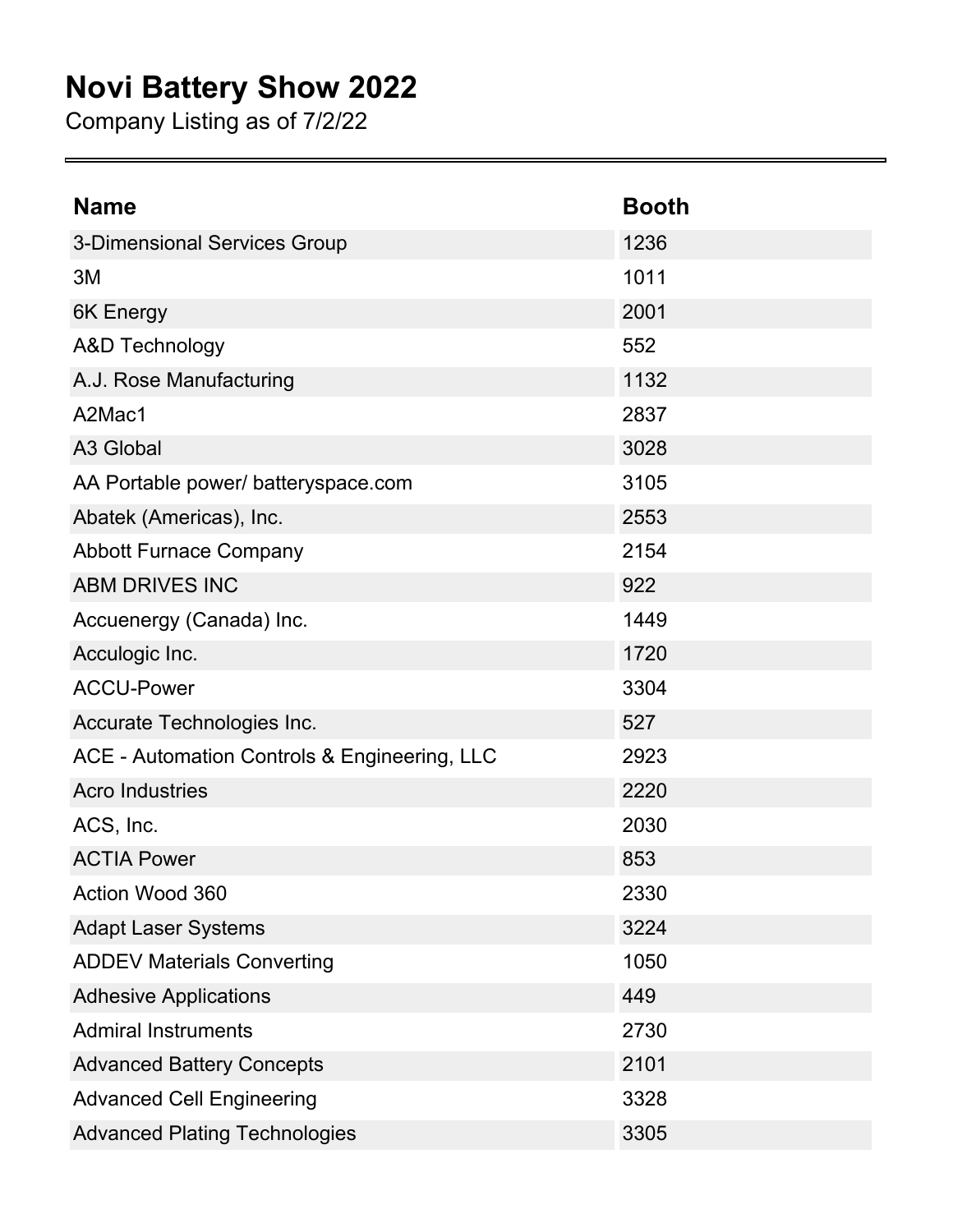| Advanced Propulsion Centre UK Ltd.                           | 2345 |
|--------------------------------------------------------------|------|
| <b>Advanced Test Equipment Rentals</b>                       | 2331 |
| AdvanTech International                                      | 616  |
| AEM Components (USA), Inc.                                   | 2121 |
| <b>AEM EV</b>                                                | 647  |
| AEsir Technologies, Inc.                                     | 2223 |
| <b>Agilent Technologies</b>                                  | 3214 |
| <b>AHA</b>                                                   | 3225 |
| Ai Technology                                                | 1127 |
| AIMCAL - Assn. of Int'l. Metallizers, Coaters and Laminators | 146T |
| Aimtek Inc.                                                  | 1944 |
| Airgas, an Air Liquide company                               | 1552 |
| Airtho                                                       | 2301 |
| <b>AIS Gauging</b>                                           | 2644 |
| <b>Aismalibar North America</b>                              | 118  |
| Ajax Tocco Magnethermic Corp                                 | 3319 |
| <b>AKASOL Inc.</b>                                           | 2917 |
| <b>Akku Power GmbH Batterien</b>                             | 1431 |
| Akzonobel                                                    | 848  |
| <b>Alconox</b>                                               | 2857 |
| <b>ALGOLION</b>                                              | 731  |
| <b>Alium Batteries</b>                                       | 2946 |
| Alkegen (formerly Unifrax)                                   | 1931 |
| <b>AllCell Technologies</b>                                  | 2900 |
| Alliance Winding Equipment Inc.                              | 522  |
| Altairnano, Inc.                                             | 536  |
| <b>Altran Magnetics</b>                                      | 649  |
| AMADA WELD TECH INC.                                         | 2537 |
| Amandarry                                                    | 2820 |
| Ambrell                                                      | 1032 |
| <b>Amco Polymers</b>                                         | 1926 |
| American Battery Solutions, Inc.                             | 2805 |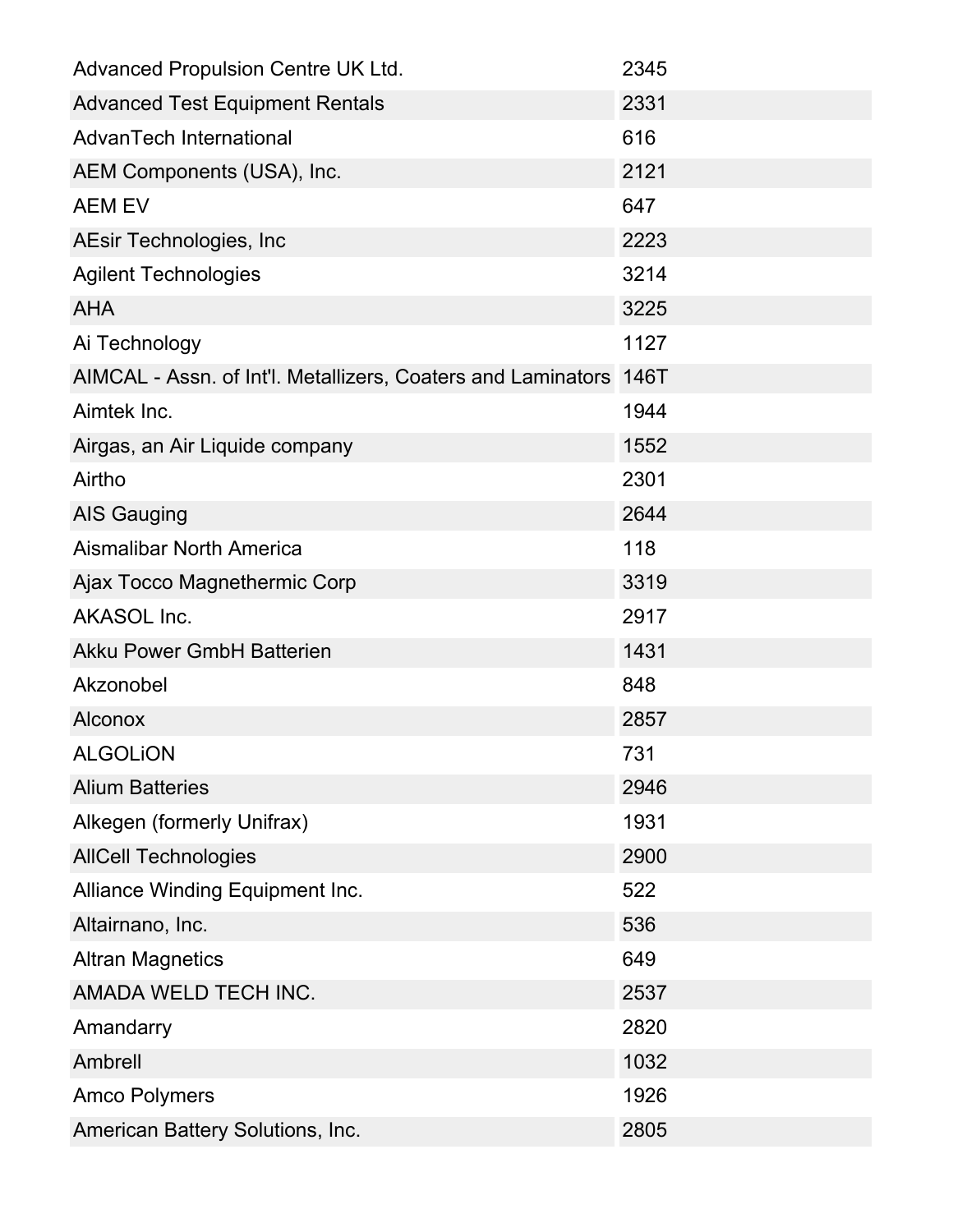| <b>American Standard Circuits, LLC</b>      | 3408 |
|---------------------------------------------|------|
| Americase, LLC                              | 2216 |
| Ameripak, Inc                               | 450  |
| <b>AMETEK - Scientific Instruments</b>      | 2622 |
| <b>AMETEK CTS US</b>                        | 2830 |
| <b>AMETEK Surface Vision</b>                | 3403 |
| Ametherm Inc.                               | 2226 |
| <b>Amorim Cork Composites</b>               | 2258 |
| <b>Amphenol TPI</b>                         | 1836 |
| <b>AMTE Power</b>                           | 2649 |
| Annren Technologies Co., Ltd                | 3406 |
| <b>Anovion Battery Materials</b>            | 3119 |
| <b>ARaymond / Rayconnect</b>                | 3036 |
| <b>Arbin Instruments</b>                    | 2611 |
| Arkema Inc.                                 | 3035 |
| <b>Armor Battery Films</b>                  | 2127 |
| Asahi Kasei America                         | 2501 |
| <b>Ascend Elements</b>                      | 3318 |
| <b>Ascend Performance Materials</b>         | 1921 |
| ASG, Division of Jergens, Inc.              | 405  |
| <b>Asgard Hi-Tech Solutions</b>             | 421  |
| Ashland Specialty Ingredients G.P.          | 1736 |
| ASI, Division of Thermal Technologies, Inc. | 2027 |
| Aspen Aerogels Inc.                         | 1831 |
| Aspen Systems Inc                           | 448  |
| <b>Associated Environmental Systems</b>     | 2727 |
| <b>Astotec Automotive</b>                   | 3228 |
| Astrolabe Analytics Inc                     | 2954 |
| Astronova                                   | 2950 |
| ATEQ Corp.                                  | 2629 |
| <b>Atlas Copco</b>                          | 2050 |
| Atotech USA, LLC                            | 755  |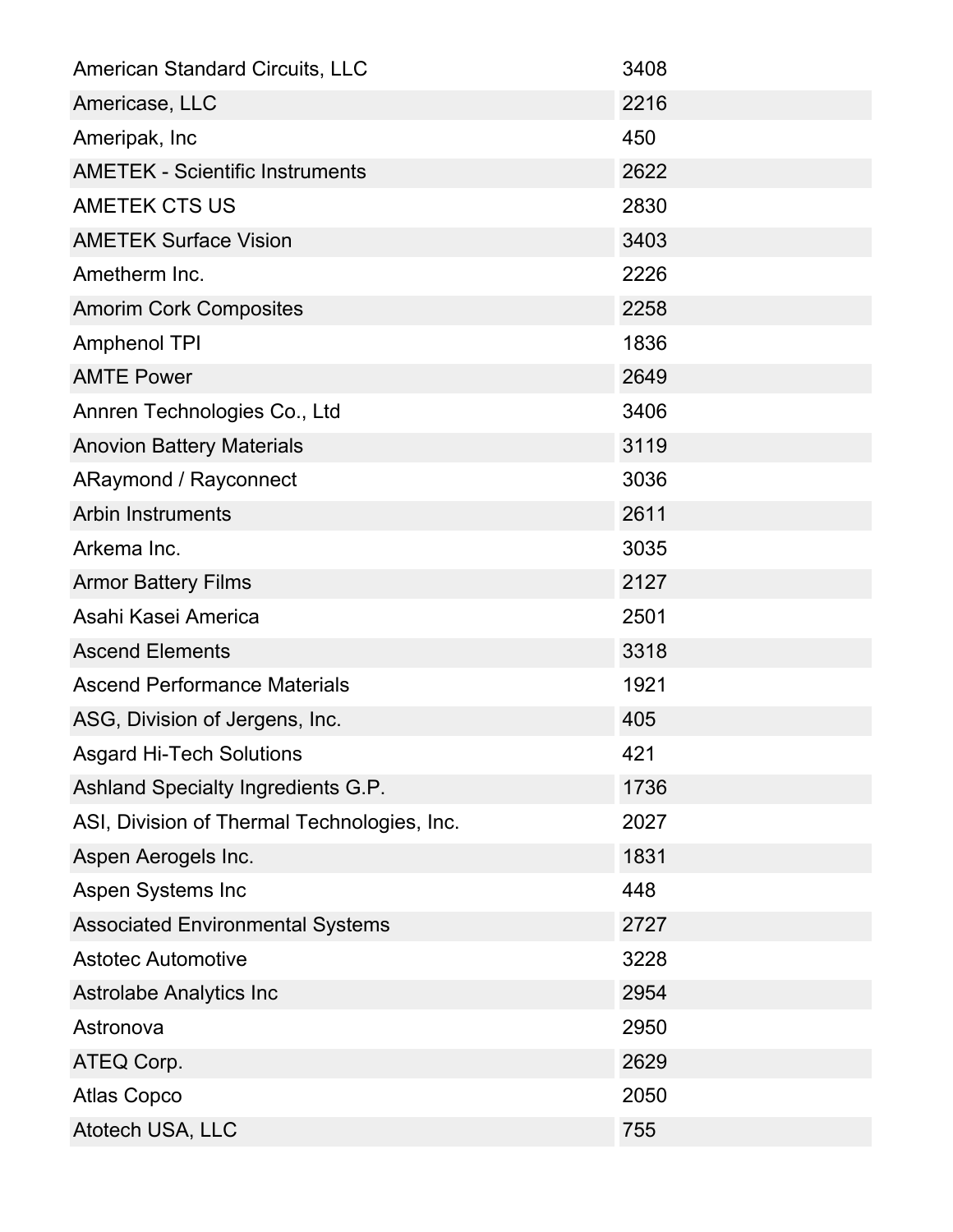| Autel Intelligent Technology Corp.          | 504  |
|---------------------------------------------|------|
| Auto Motive Power, Inc.                     | 1205 |
| <b>Auto-Kabel of North America</b>          | 1037 |
| Autoliv                                     | 1721 |
| <b>Automated Assembly Corporation</b>       | 3310 |
| <b>Avalon Test Equipment</b>                | 2828 |
| Averna Technologies Inc                     | 1551 |
| <b>Avery Dennison</b>                       | 2011 |
| Avonix Imaging                              | 751  |
| <b>AVX Corporation</b>                      | 2920 |
| <b>Axalta Coating Systems</b>               | 1516 |
| <b>B&amp;P Littleford, LLC</b>              | 2845 |
| Backer Heating Technologies, Inc.           | 2544 |
| BAESOL Co., Ltd.                            | 1351 |
| <b>Baknor</b>                               | 1827 |
| <b>Barnes Engineered Components</b>         | 2336 |
| <b>BARplast LLC</b>                         | 1428 |
| Battery Innovation Center (BIC)             | 2813 |
| <b>Battery Solutions</b>                    | 2726 |
| <b>Battery Streak</b>                       | 2449 |
| <b>Battery Tech Theater</b>                 | 2951 |
| <b>BAUMANN Springs</b>                      | 311  |
| bdtronic                                    | 837  |
| <b>Beckhoff Automation</b>                  | 2945 |
| <b>Bel Power Solutions &amp; Protection</b> | 927  |
| Bell Fork Lift, Inc.                        | 1927 |
| <b>Bender</b>                               | 923  |
| <b>Bepex International</b>                  | 2358 |
| <b>Berghof Automation GmbH</b>              | 353  |
| <b>Bio-Logic USA</b>                        | 2816 |
| <b>Birla Carbon</b>                         | 2157 |
| <b>Blaer Motors</b>                         | 1160 |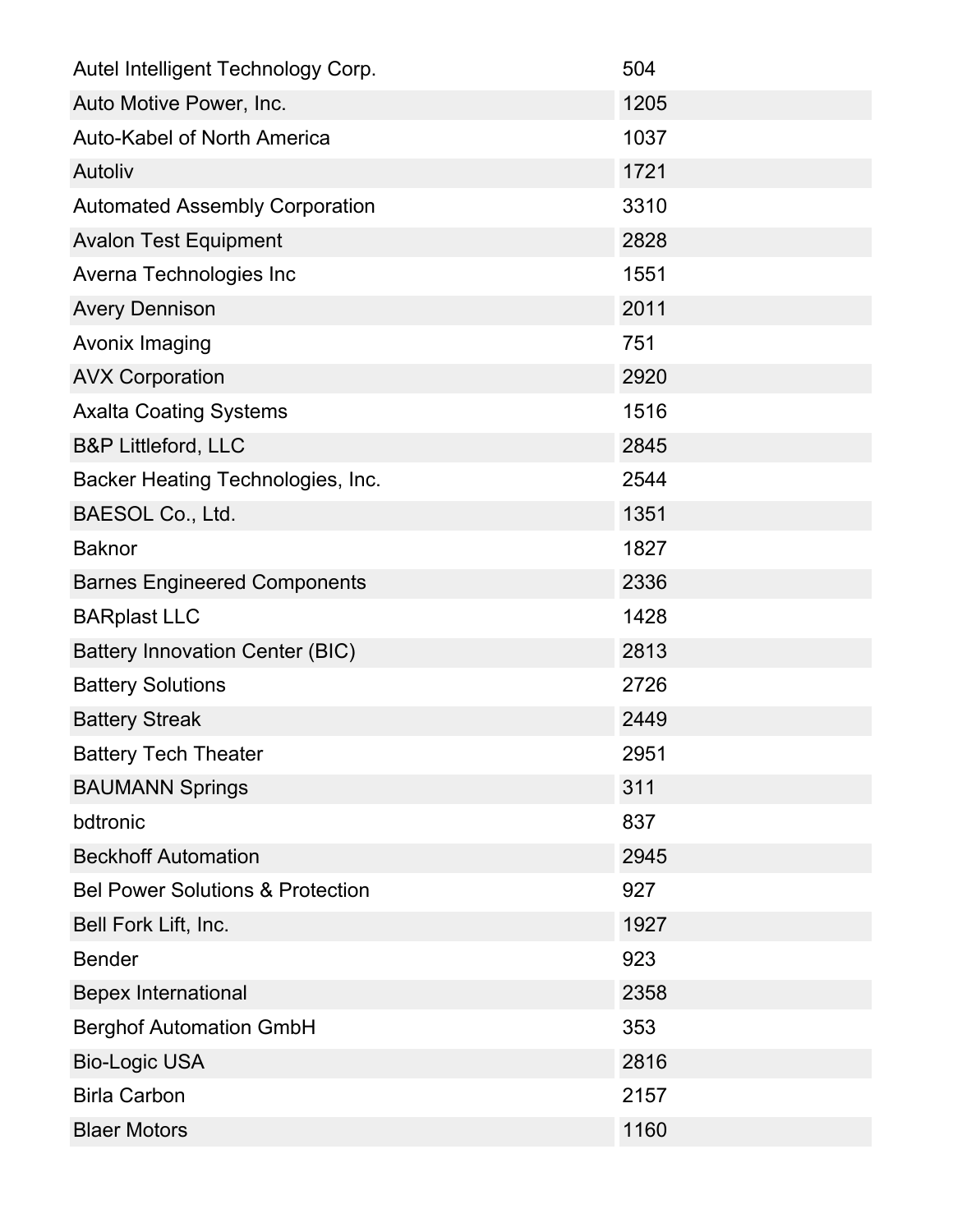| <b>BLM GROUP USA</b>                           | 3206 |
|------------------------------------------------|------|
| Bloomy Controls, Inc.                          | 2716 |
| <b>BOLD Valuable Technology</b>                | 355  |
| <b>Bonfiglioli USA</b>                         | 937  |
| <b>Bosch Rexroth</b>                           | 1553 |
| Bostik Inc.                                    | 3039 |
| <b>Boston Micro Equipment</b>                  | 2029 |
| <b>BOSTONtec</b>                               | 1047 |
| <b>Boyd</b>                                    | 605  |
| <b>Brighton Science</b>                        | 1251 |
| <b>Britishvolt Limited</b>                     | 3110 |
| Brückner Maschinenbau GmbH & Co. KG            | 1536 |
| Bry-Air, Inc.                                  | 2620 |
| <b>BS&amp;B Pressure Safety Management</b>     | 1924 |
| <b>BST North America</b>                       | 2612 |
| Buhler Inc.                                    | 749  |
| <b>BURSTER INC</b>                             | 451  |
| C&D Technologies Inc.                          | 904  |
| <b>Cactus Tape</b>                             | 2853 |
| Calienté LLC                                   | 2445 |
| <b>CAM Innovation</b>                          | 548  |
| Cambridge EnerTech                             | 3222 |
| Canimex Inc.                                   | 737  |
| Carl Zeiss Industrial Metrology LLC            | 801  |
| Cascadia Motion, LLC                           | 544  |
| <b>CEJN North America</b>                      | 2228 |
| Celanese                                       | 203  |
| <b>CellBlock Fire Containment Systems LLC.</b> | 2453 |
| <b>CHARGED Electric Vehicles Magazine</b>      | 2911 |
| <b>Chroma ATE</b>                              | 2806 |
| <b>CHT USA</b>                                 | 2037 |
| Churod Americas, Inc.                          | 1511 |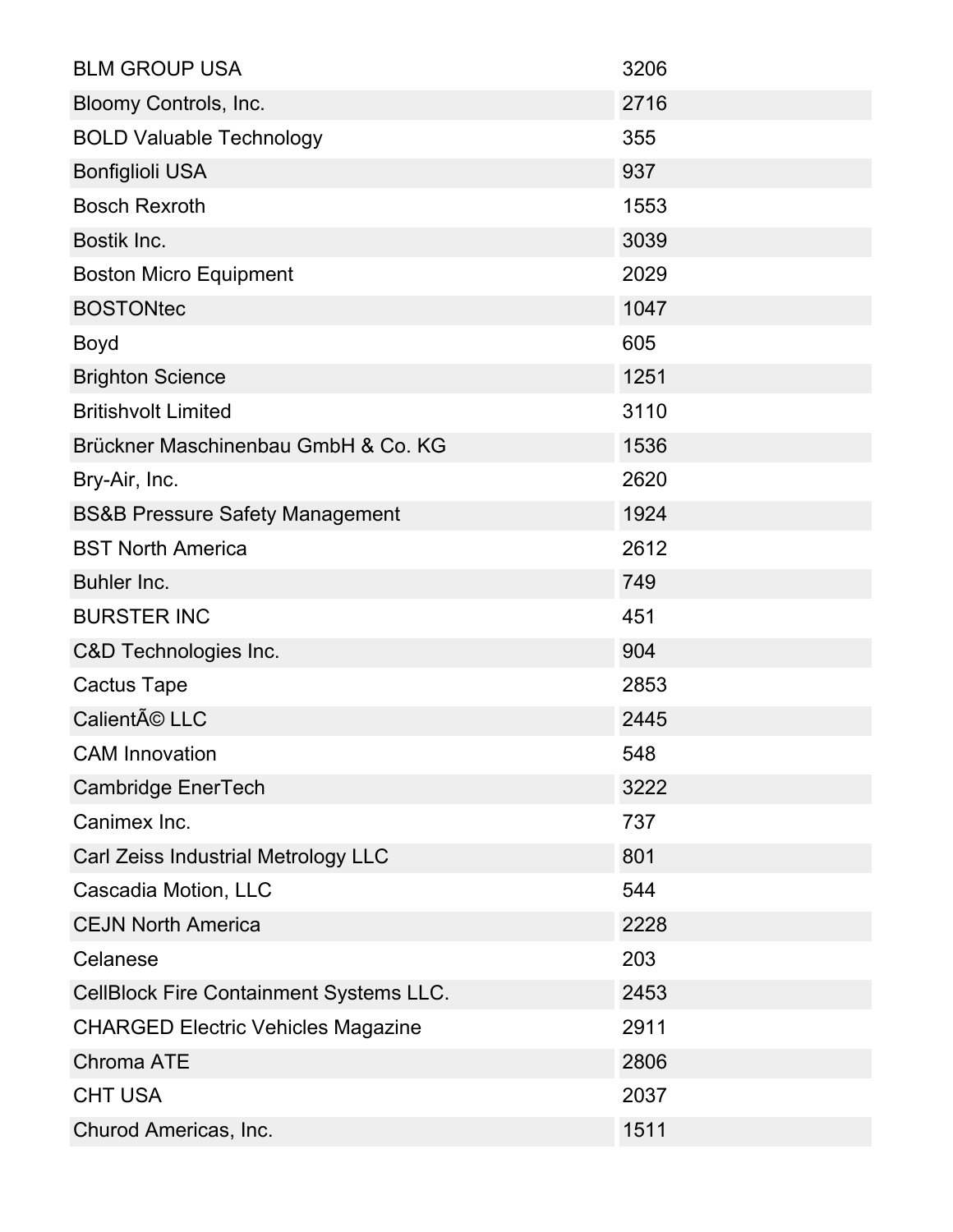| Cincinnati Sub-Zero                                | 2721 |
|----------------------------------------------------|------|
| <b>Cincinnati Test Systems</b>                     | 1544 |
| Circulor                                           | 1245 |
| <b>CIT Relay &amp; Switch</b>                      | 2430 |
| <b>Clark Testing Group</b>                         | 1033 |
| <b>Climatic Testing Systems Inc.</b>               | 1954 |
| <b>COAVIS</b>                                      | 532  |
| <b>COFICAB</b>                                     | 1111 |
| Cogebi Inc.                                        | 2832 |
| Coherix Inc.                                       | 3019 |
| Collin Lab & Pilot Solutions Inc.                  | 2952 |
| Computer Aided Technology, Inc.                    | 444  |
| Comsol, Inc.                                       | 2744 |
| <b>Consulate General Of Canada</b>                 | 1848 |
| <b>Conventus Polymers</b>                          | 2217 |
| CoorsTek                                           | 1258 |
| Coperion & Coperion K-Tron                         | 2352 |
| <b>Coulomb Solutions Inc.</b>                      | 746  |
| <b>Covestro LLC</b>                                | 3030 |
| CR Technology, Inc.                                | 631  |
| <b>Crosslink Technology Inc</b>                    | 2738 |
| <b>CSA America Testing &amp; Certification LLC</b> | 3032 |
| <b>CSM Products Inc.</b>                           | 501  |
| <b>CThru Metals</b>                                | 323  |
| Current Ways Inc.                                  | 1226 |
| Curtis Instruments, Inc.                           | 711  |
| <b>Custom Power</b>                                | 1353 |
| <b>CUSTOMCELLS®</b>                                | 2031 |
| D&V Electronics Ltd.                               | 1248 |
| Daicel Safety Systems Americas, Inc.               | 630  |
| Daikin America                                     | 2745 |
| Dakota Lithium                                     | 2847 |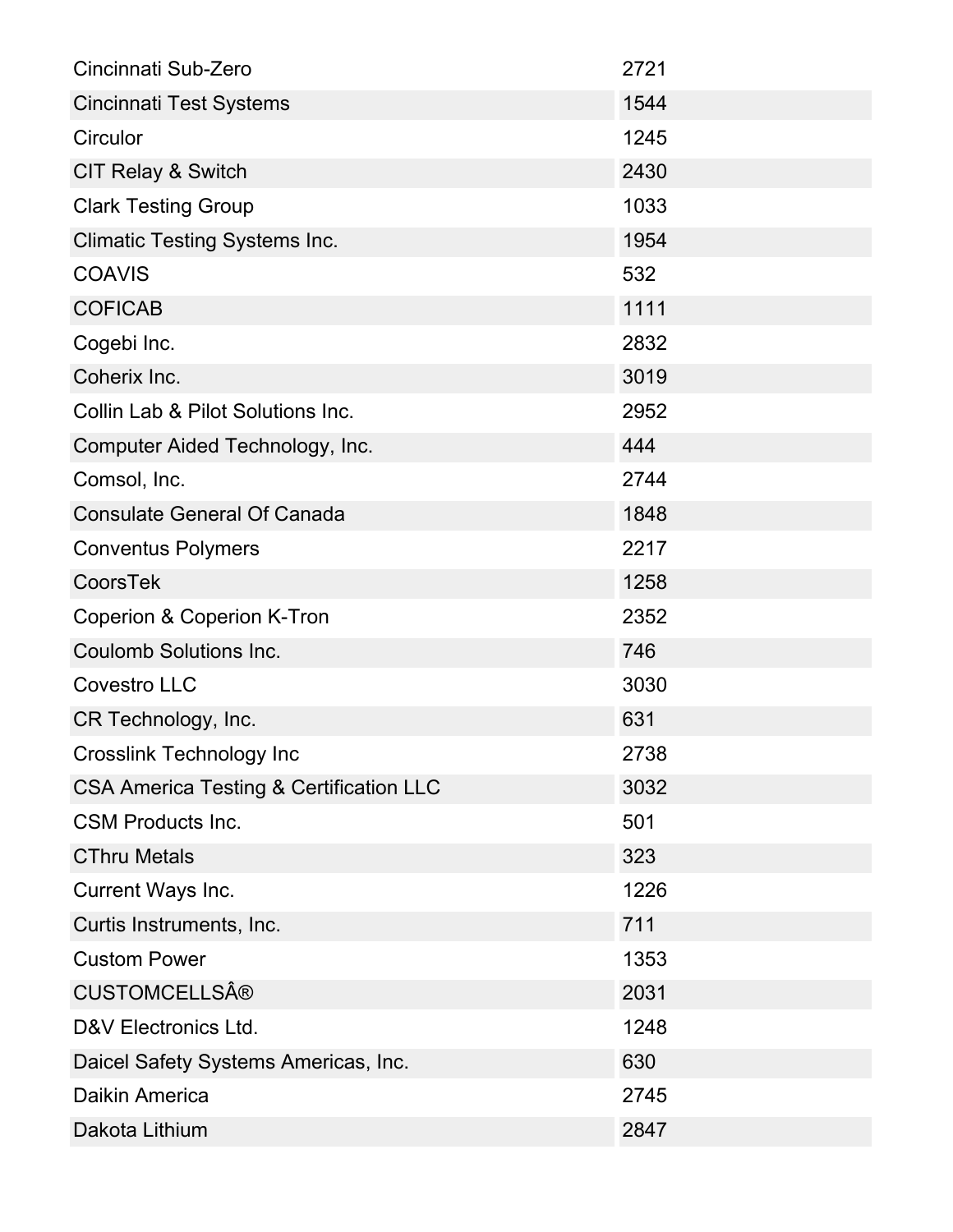| <b>Danecca Limited</b>                   | 930  |
|------------------------------------------|------|
| Danfoss                                  | 545  |
| Dark Field Technologies                  | 723  |
| Darrah Electric Company                  | 539  |
| Dassault Systemes America's Corp         | 411  |
| <b>Dataforth Corporation</b>             | 2633 |
| Davis-Standard, LLC                      | 2250 |
| <b>DCS USA Corporation</b>               | 2316 |
| Dec-USA Inc                              | 2627 |
| Delfingen                                | 420  |
| <b>Delta PAG</b>                         | 410  |
| Delta-Q Technologies                     | 2411 |
| Denka Corporation                        | 537  |
| Denkai America                           | 3229 |
| Deringer-Ney Inc.                        | 722  |
| Desiccant Rotors International Pvt. Ltd. | 453  |
| DEWES oft, LLC                           | 1101 |
| Diabatix NV                              | 2746 |
| <b>Diehl Advanced Mobility GmbH</b>      | 1531 |
| <b>Digatron Power Electronics</b>        | 2511 |
| <b>DIVSYS ICAPE</b>                      | 431  |
| DLG Energy (Shanghai) Co., Ltd           | 3221 |
| <b>DNV</b>                               | 1350 |
| <b>Donaldson Company</b>                 | 732  |
| Doosan Corporation Electro-Materials BG  | 1631 |
| Dopag US Ltd.                            | 1347 |
| Dow                                      | 1801 |
| <b>Dukosi</b>                            | 2929 |
| DuPont, Mobility and Materials           | 2401 |
| Durakool\AEC                             | 3212 |
| Dürr Systems, Inc.                       | 2405 |
| DWFritz Automation, Inc.                 | 1849 |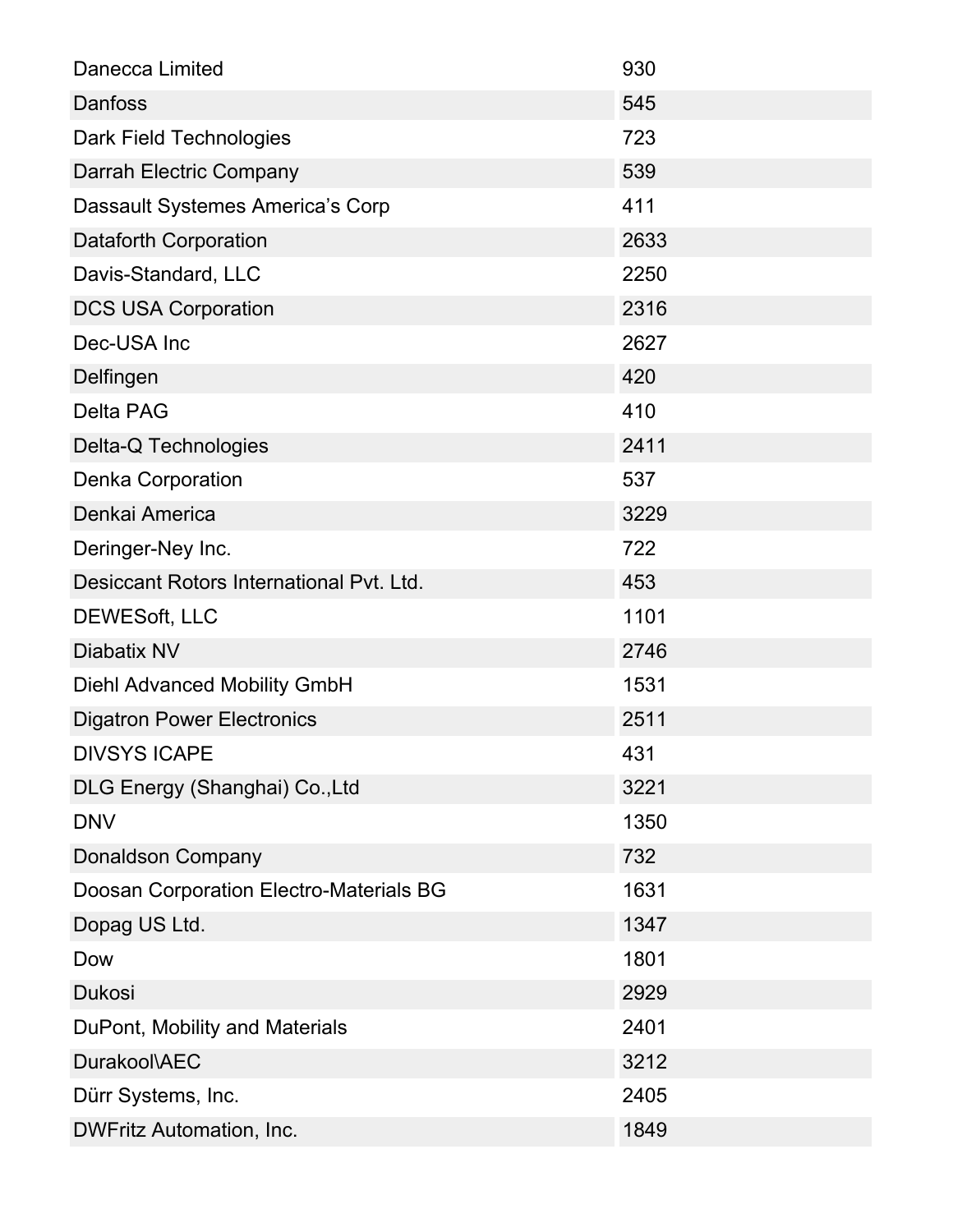| <b>Dymax Corporation</b>            | 1626 |
|-------------------------------------|------|
| <b>EAG Laboratories</b>             | 845  |
| Eagle Metals                        | 2423 |
| <b>East Penn Manufacturing</b>      | 2601 |
| <b>Eastek International</b>         | 2846 |
| Eberspaecher Vecture Inc.           | 950  |
| <b>EBG Resistors LLC</b>            | 2230 |
| <b>Eckel Industries</b>             | 549  |
| Ecotec Ltd., LLC                    | 2314 |
| <b>Ecotron Corp</b>                 | 1131 |
| EDN S.R.L.                          | 245  |
| <b>EDP Company</b>                  | 2332 |
| ef cooling                          | 412  |
| <b>EFC</b> International            | 2720 |
| <b>EFI Polymers</b>                 | 636  |
| <b>EGTRONICS</b>                    | 1152 |
| EIS Inc                             | 820  |
| Elantas PDG, Inc.                   | 1144 |
| Elaphe Propulsion Technologies Ltd. | 1155 |
| <b>Elcan Industries</b>             | 3128 |
| <b>EL-CELL GmbH</b>                 | 1537 |
| <b>Electric Materials Co</b>        | 2045 |
| <b>Electro Rent Corporation</b>     | 2033 |
| Electrolock Inc.                    | 1520 |
| electroVolt                         | 2737 |
| Elektrisola, Inc.                   | 932  |
| Elektro-Automatik                   | 2916 |
| <b>Element Materials Technology</b> | 2523 |
| Elite Electronic Engineering, Inc.  | 2918 |
| <b>Elkem Silicones</b>              | 2417 |
| ElringKlinger                       | 2236 |
| E-Lyte Innovations GmbH             | 1539 |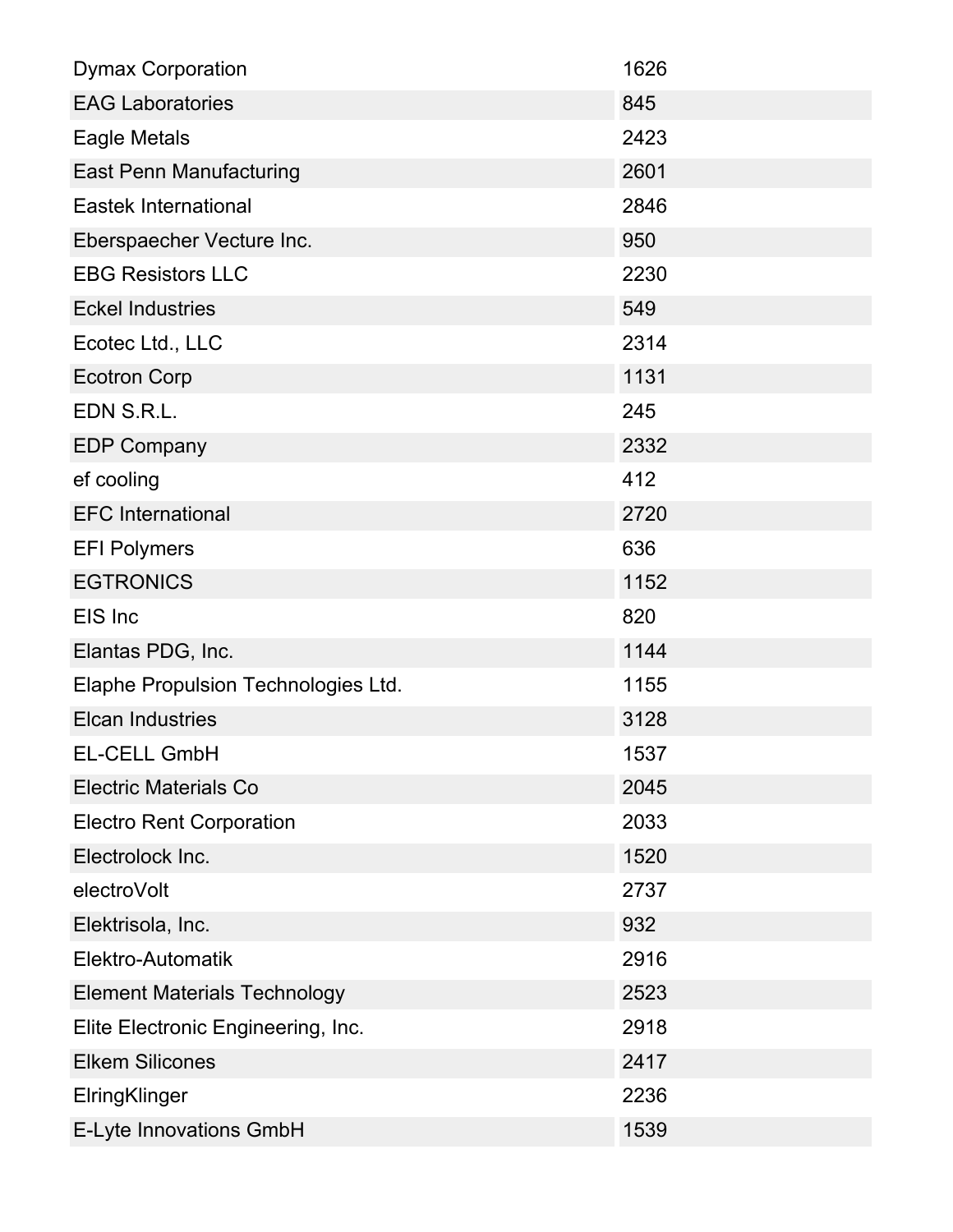| <b>Embedded One</b>                      | 419                    |
|------------------------------------------|------------------------|
| Emerson - Branson                        | 2023                   |
| <b>EMUS USA INC.</b>                     | 1632                   |
| <b>Enercon Industries Corporation</b>    | 433                    |
| <b>Energy Access Inc</b>                 | 2219                   |
| <b>Energy Assurance LLC</b>              | 2844                   |
| Engel                                    | 2801                   |
| Engineered Fluids, Inc.                  | 516                    |
| <b>Engineered Machined Products</b>      | 917                    |
| <b>Engineered Materials Solutions</b>    | 948                    |
| <b>Environmental Systems Corporation</b> | 3207                   |
| <b>EO Technics International</b>         | 2049                   |
| <b>Epic Resins</b>                       | 2116                   |
| Epoxies, Etc.                            | 627                    |
| ePropelled                               | 2348                   |
| Epson America Inc.                       | 319                    |
| ept USA                                  | 633                    |
| Erhardt + Leimer                         | 2529                   |
| <b>ESI Automotive</b>                    | 1211                   |
| <b>ESPEC North America</b>               | 2018                   |
| ETCO, Inc.                               | 2126                   |
| <b>ETO GRUPPE</b>                        | 626                    |
| <b>ETS Solutions NA, LLC</b>             | 1750                   |
| Eurotech Distributors Inc.               | 1936                   |
| <b>EVE ENERGY Co. Ltd</b>                | 2327                   |
| <b>Evonik Corporation</b>                | 521                    |
| EVOQ nano                                | 2747                   |
| <b>Ewellix</b>                           | 1728                   |
| <b>EWI</b>                               | 846                    |
| <b>Exel International</b>                | 1751                   |
| <b>Exhibitor Service Desk</b>            | ESD1, ESD2, ESD3, ESD4 |
| <b>Exhibitor Suite</b>                   | 151                    |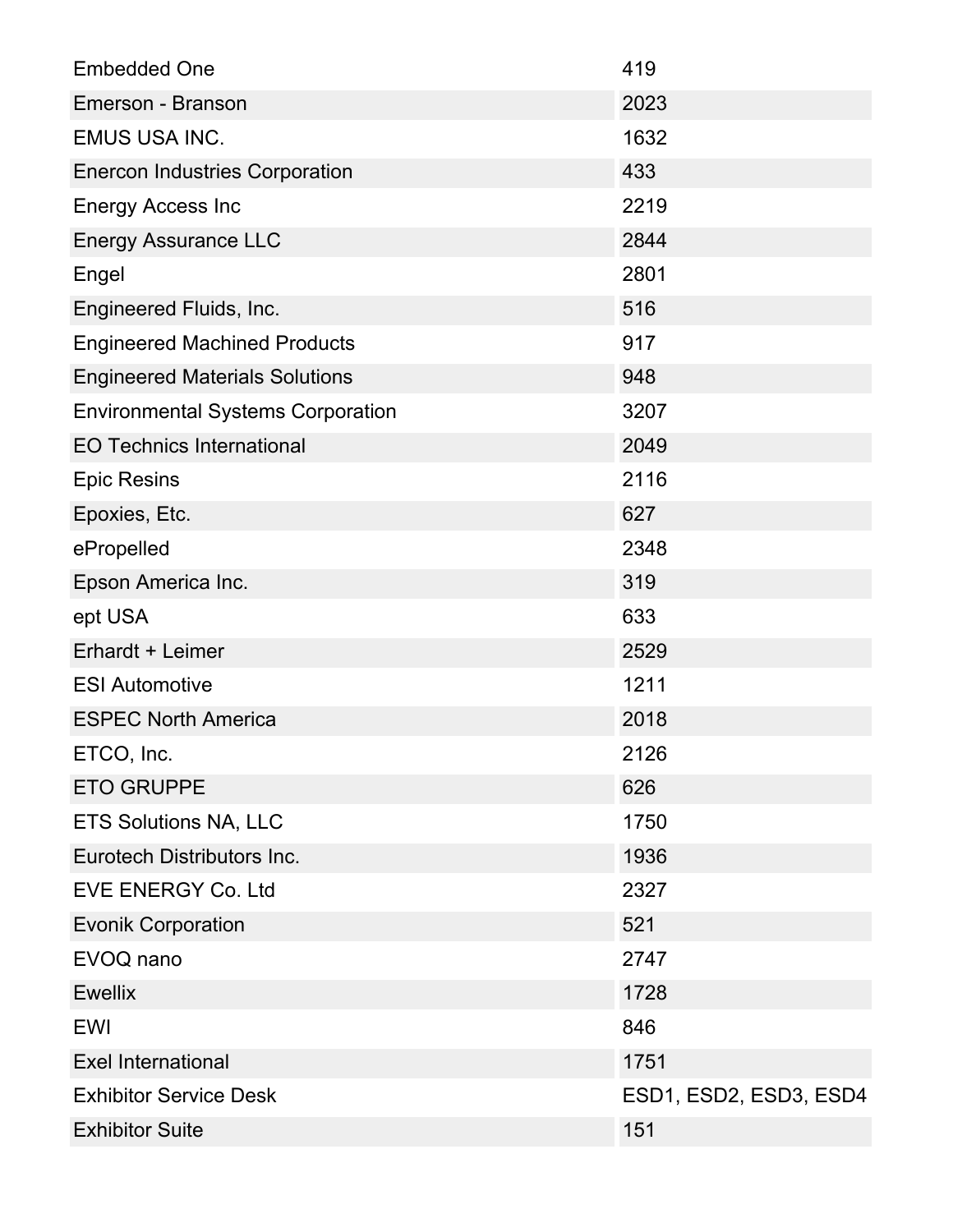| Exro Technologies Inc.                   | 1344 |
|------------------------------------------|------|
| <b>F&amp;K Delvotec Inc</b>              | 905  |
| <b>Fabrisonic LLC</b>                    | 128T |
| <b>FAMCe</b>                             | 3025 |
| <b>FANUC America Corporation</b>         | 2626 |
| Feintool U.S. Operations Inc.            | 3118 |
| <b>Festo Corporation</b>                 | 2413 |
| FEV North America, Inc.                  | 3405 |
| <b>Fisair USA</b>                        | 3027 |
| FlackTek SpeedMixer, Inc.                | 3210 |
| <b>Flexible Circuit Technologies Inc</b> | 2732 |
| FlexLink Systems, Inc.                   | 1947 |
| <b>FORGE NANO</b>                        | 2621 |
| <b>Forsee Power</b>                      | 2760 |
| Fraenkische USA, LP                      | 945  |
| Freudenberg-NOK Sealing Technologies     | 817  |
| Frontier - A Delta ModTech Company       | 2505 |
| <b>Fujipoly America</b>                  | 823  |
| <b>Gantner Instruments</b>               | 851  |
| <b>German Pavilion</b>                   | 1229 |
| Glenro Incorporated                      | 2451 |
| <b>GMW Associates</b>                    | 2618 |
| Godfrey & Wing                           | 1955 |
| <b>Grand Rapids Label</b>                | 953  |
| <b>Graphtec America Inc</b>              | 1919 |
| Greatech Integration (M) Sdn Bhd         | 401  |
| GROB Systems, Inc.                       | 1311 |
| <b>GRUNER AG</b>                         | 520  |
| GT Contact Co., Ltd                      | 3312 |
| <b>GTS Flexible Materials GmbH Ltd.</b>  | 1053 |
| Gustav Klein GmbH & Co KG                | 1333 |
| H.B. Fuller Company                      | 1745 |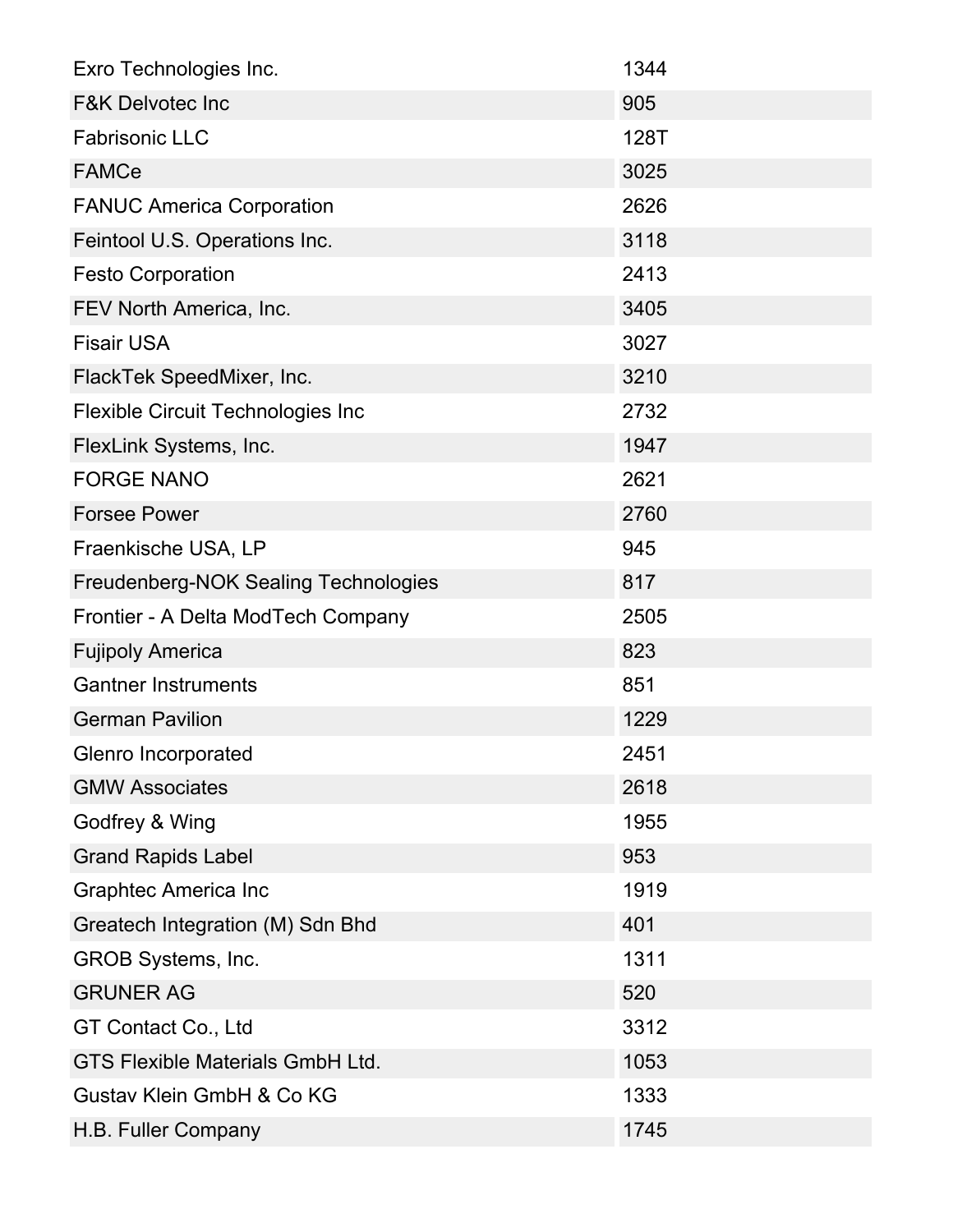| Hadland Technologies Inc.            | 3402 |
|--------------------------------------|------|
| Hana Technology                      | 3111 |
| <b>Harmony Castings LLC</b>          | 2545 |
| Hauschild GmbH & Co. KG              | 1426 |
| Heatron, Inc.                        | 2435 |
| HeatTek Inc.                         | 512  |
| Henkel                               | 1411 |
| Henn GmbH&Co KG                      | 344  |
| Heraeus Inc                          | 1637 |
| Herkules Equipment Corp.             | 2145 |
| Hernon Manufacturing, Inc.           | 3209 |
| <b>Herrmann Ultrasonics</b>          | 1932 |
| <b>Hesse Mechatronics</b>            | 1716 |
| Hexagon                              | 2150 |
| <b>HIOKI USA Corporation</b>         | 1623 |
| <b>Hirose Electric</b>               | 430  |
| <b>Hirschmann Automotive</b>         | 648  |
| <b>Hitachi Metals America</b>        | 1817 |
| Hologenix, Inc.                      | 1455 |
| Honeywell International              | 1651 |
| Hongfa America Inc                   | 1501 |
| <b>HORIBA Instruments</b>            | 1001 |
| Hosokawa Micron Powder Systems       | 144T |
| Howland Technology, Inc.             | 1016 |
| <b>HP</b>                            | 1052 |
| <b>HUBER+SUHNER</b>                  | 1217 |
| Hugle Electronics Inc.               | 2354 |
| Hugo Benzing, LLC                    | 1137 |
| Huntsman                             | 1548 |
| <b>HVR Advanced Power Components</b> | 2822 |
| <b>Hybrid Design Services</b>        | 2812 |
| <b>HYDAC Technology Corporation</b>  | 1054 |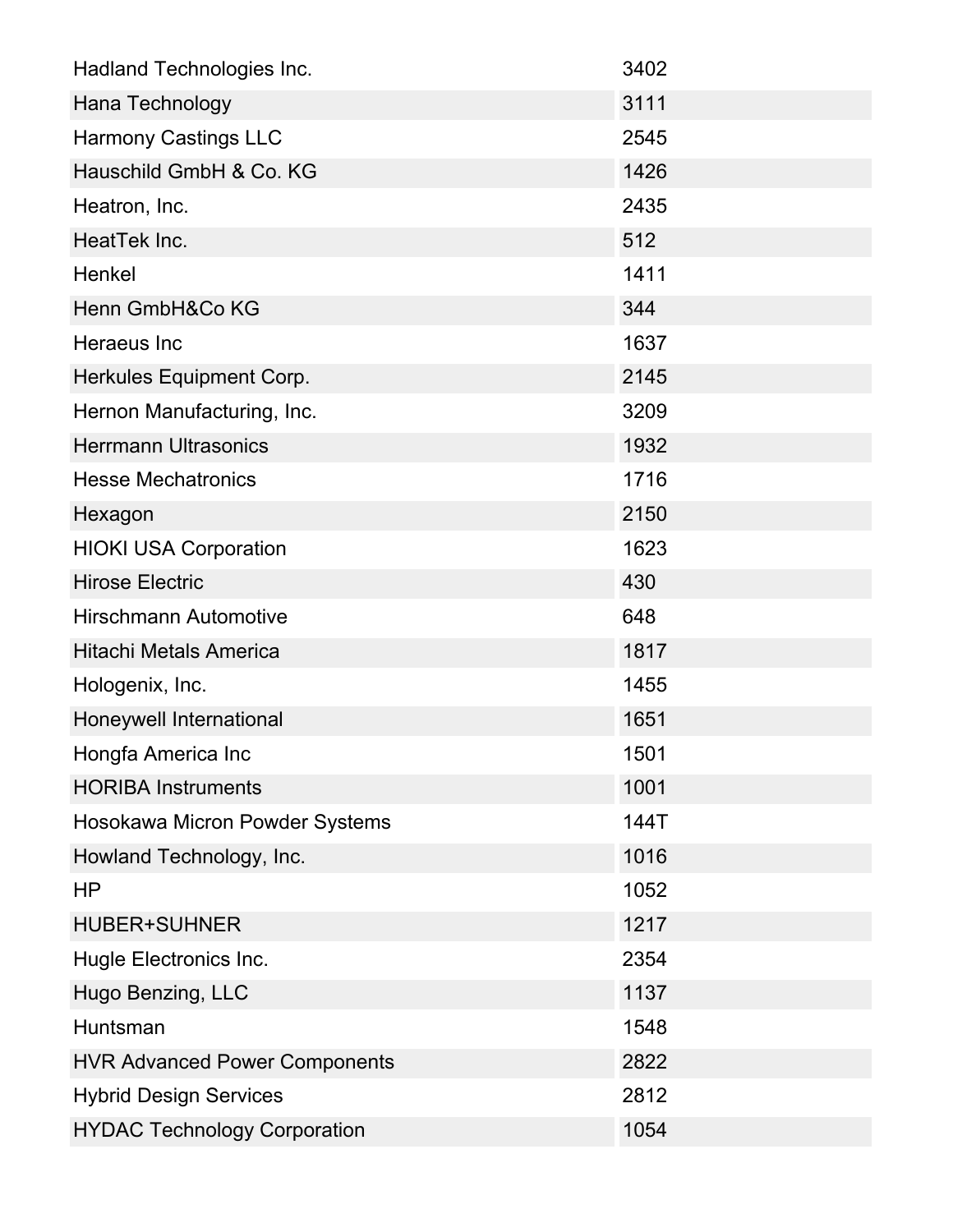| IAV Automotive Engineering, Inc.                 | 121  |
|--------------------------------------------------|------|
| IC Flow Controls, Inc.                           | 1437 |
| <b>ICT Power USA</b>                             | 2333 |
| <b>IE Drives</b>                                 | 1117 |
| <b>IEWC</b>                                      | 1030 |
| IFM Efector, Inc.                                | 2754 |
| IKA Works, Inc.                                  | 2550 |
| <b>IMA SpA</b>                                   | 301  |
| imc Test & Measurement                           | 921  |
| <b>Imerys Graphite and Carbon</b>                | 1752 |
| <b>IMPACT Converting &amp; Systems Solutions</b> | 2320 |
| IMV America, Inc.                                | 2855 |
| In Compliance                                    | 136T |
| Industrie-Partner IP PowerSystems GmbH           | 1439 |
| <b>INFICON</b>                                   | 2149 |
| Innovative Machine Corporation                   | 2022 |
| Inoue Mfg., Inc.                                 | 349  |
| Instron                                          | 3218 |
| <b>INTECELLS</b>                                 | 2901 |
| Integral Geometry Science Inc.                   | 1250 |
| Interco -- A Metaltronics Recycler               | 3404 |
| Intercomp                                        | 3203 |
| <b>Intertek</b>                                  | 1917 |
| <b>Inventus Power</b>                            | 2311 |
| Ionic Mineral Technologies                       | 3420 |
| <b>IPETRONIK INC</b>                             | 1121 |
| I-PEX Inc.                                       | 1355 |
| <b>IPG Photonics</b>                             | 2504 |
| IRISO USA, Inc.                                  | 1021 |
| <b>Ironwood Plastics</b>                         | 3219 |
| <b>Isabellenhuette USA</b>                       | 1717 |
| <b>ISOVOLTA AG</b>                               | 620  |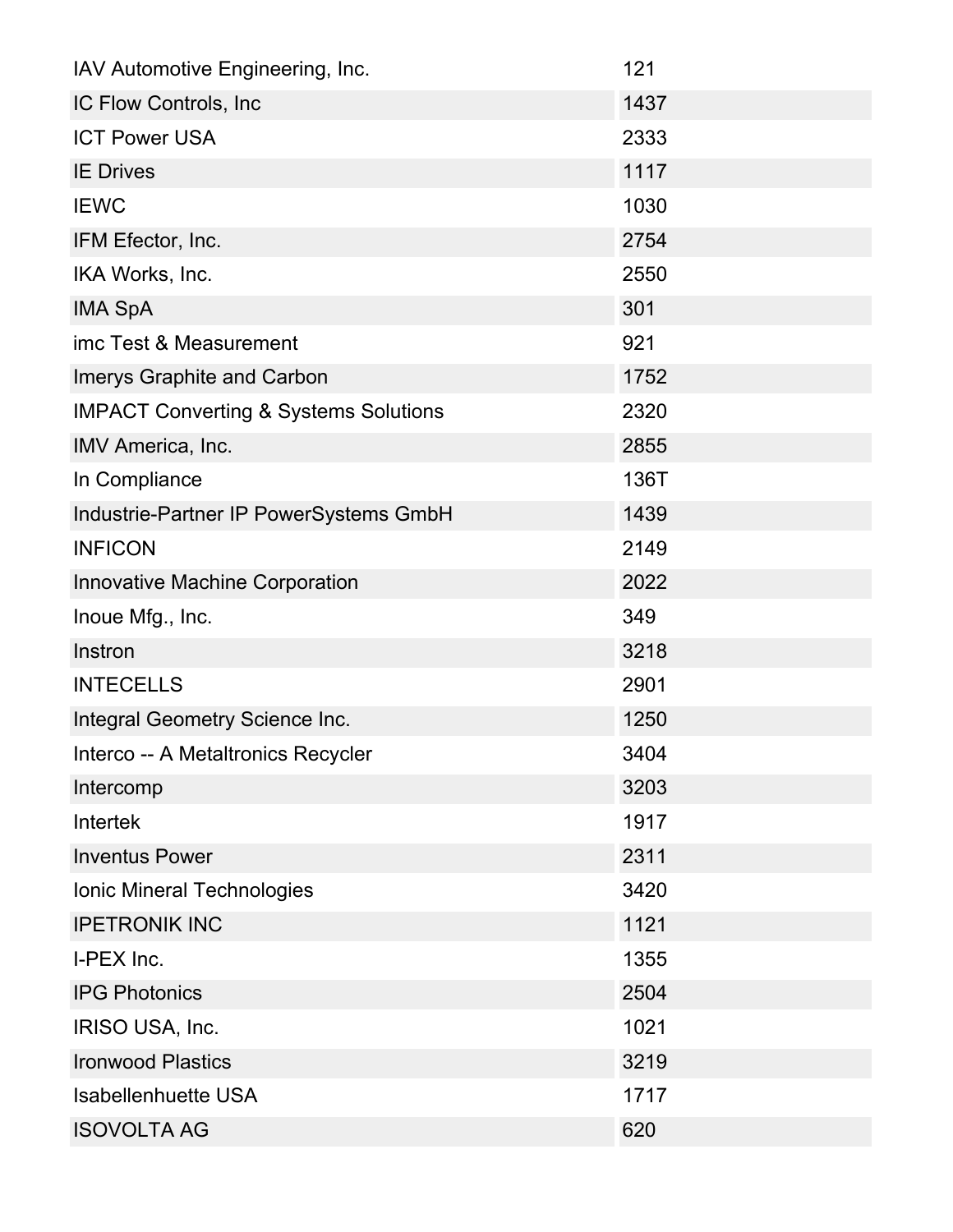| <b>ISRA SURFACE VISION GmbH</b>        | 1233           |
|----------------------------------------|----------------|
| <b>ITG Electronics</b>                 | 2244           |
| <b>ITT Cannon</b>                      | 126T           |
| <b>ITW Performance Polymers</b>        | 2647           |
| <b>IVEK Corporation</b>                | 2039           |
| Iwatani Corporation of America         | 3323           |
| <b>JBC Technologies Inc.</b>           | 2933           |
| Jenoptik Light Production              | 2427           |
| JF Kilfoil Co.                         | 1939           |
| <b>JFM Tech</b>                        | 2652           |
| Jiangsu Chaoli Electric Co., Ltd.      | 805            |
| JL MAG RARE-EARTH CO., LTD.            | 651            |
| <b>John Deere Electronic Solutions</b> | 1221           |
| <b>JOT Automation Oy</b>               | 2555           |
| <b>JR Automation</b>                   | 1517           |
| <b>JT</b> Automation                   | 417            |
| <b>Judd Wire</b>                       | 617            |
| <b>JW iConnector Tech</b>              | 551            |
| K.S. Terminals, Inc.                   | 526            |
| <b>K2 Energy Solutions</b>             | 1748           |
| KAGA (U.S.A.), INC.                    | 3322           |
| <b>Kayser Automotive Systems</b>       | 554            |
| <b>Keller USA Inc</b>                  | 313            |
| Kenmode Tool & Engineering             | 1937           |
| <b>Keyence Corporation of America</b>  | 1031, 116, 221 |
| <b>Keysight Technologies</b>           | 2137           |
| <b>KGS America</b>                     | 2610           |
| <b>Knick Interface</b>                 | 2939           |
| <b>Knowles Precision Devices</b>       | 1019           |
| Konzelmann GmbH                        | 2156           |
| KOSTAL Kontakt Systeme, Inc.           | 827            |
| Koura                                  | 3205           |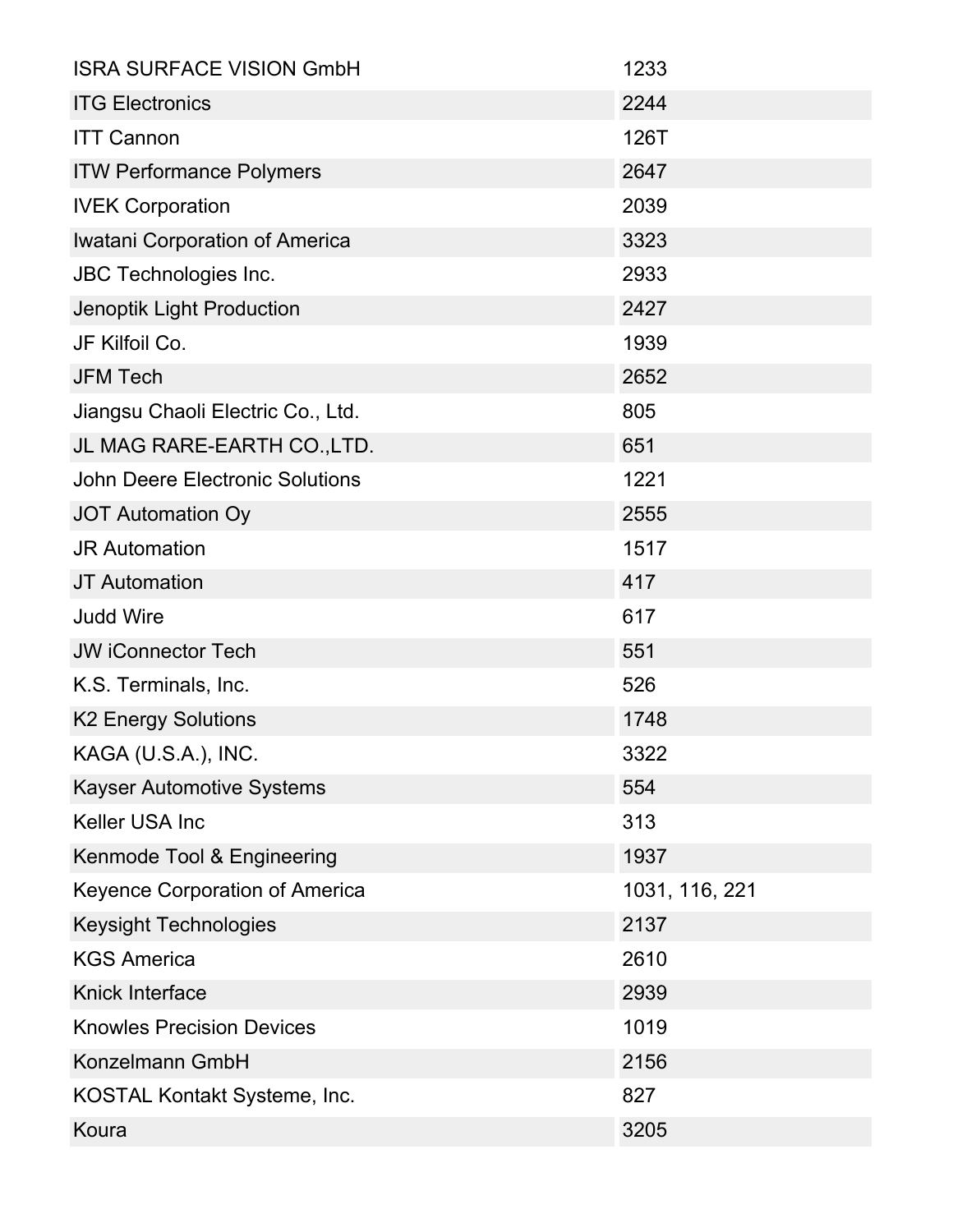| <b>KTK Thermal Technologies</b>       | 1029 |
|---------------------------------------|------|
| <b>KTON LLC</b>                       | 3321 |
| Kulicke & Soffa Pte. Industries, Inc. | 1446 |
| Kyocera International, Inc.           | 1546 |
| <b>Kyzen Corporation</b>              | 3123 |
| Laboratorio Elettrofisico USA         | 926  |
| <b>Laser Marking Technologies</b>     | 3029 |
| Laser Technologies, Inc.              | 2429 |
| Laserax                               | 2559 |
| <b>Latent Heat Solutions LLC</b>      | 2322 |
| Lauda-Brinkmann Lp                    | 831  |
| <b>LCI Corp</b>                       | 1837 |
| Legacy EV                             | 637  |
| <b>LEM USA</b>                        | 1320 |
| <b>Leoch Battery Corporation</b>      | 2827 |
| <b>LEONI Cable Inc.</b>               | 517  |
| Leybold                               | 148T |
| <b>LGS Technologies</b>               | 3418 |
| <b>LH Carbide</b>                     | 832  |
| LICAP Technologies, Inc.              | 2133 |
| Li-Cycle                              | 150T |
| Liebherr-Verzahntechnik GmbH          | 1337 |
| LightGuide, Inc.                      | 137  |
| Liminal Insights, Inc.                | 752  |
| Linak U.S. Inc.                       | 500  |
| <b>Linamar Corporation</b>            | 127  |
| <b>Link Engineering</b>               | 623  |
| <b>Lion Energy</b>                    | 2905 |
| <b>Lithion Power Group</b>            | 1701 |
| Lithium Power, Inc                    | 2859 |
| Lithos Energy, Inc                    | 2512 |
| <b>LPKF Laser &amp; Electronics</b>   | 1444 |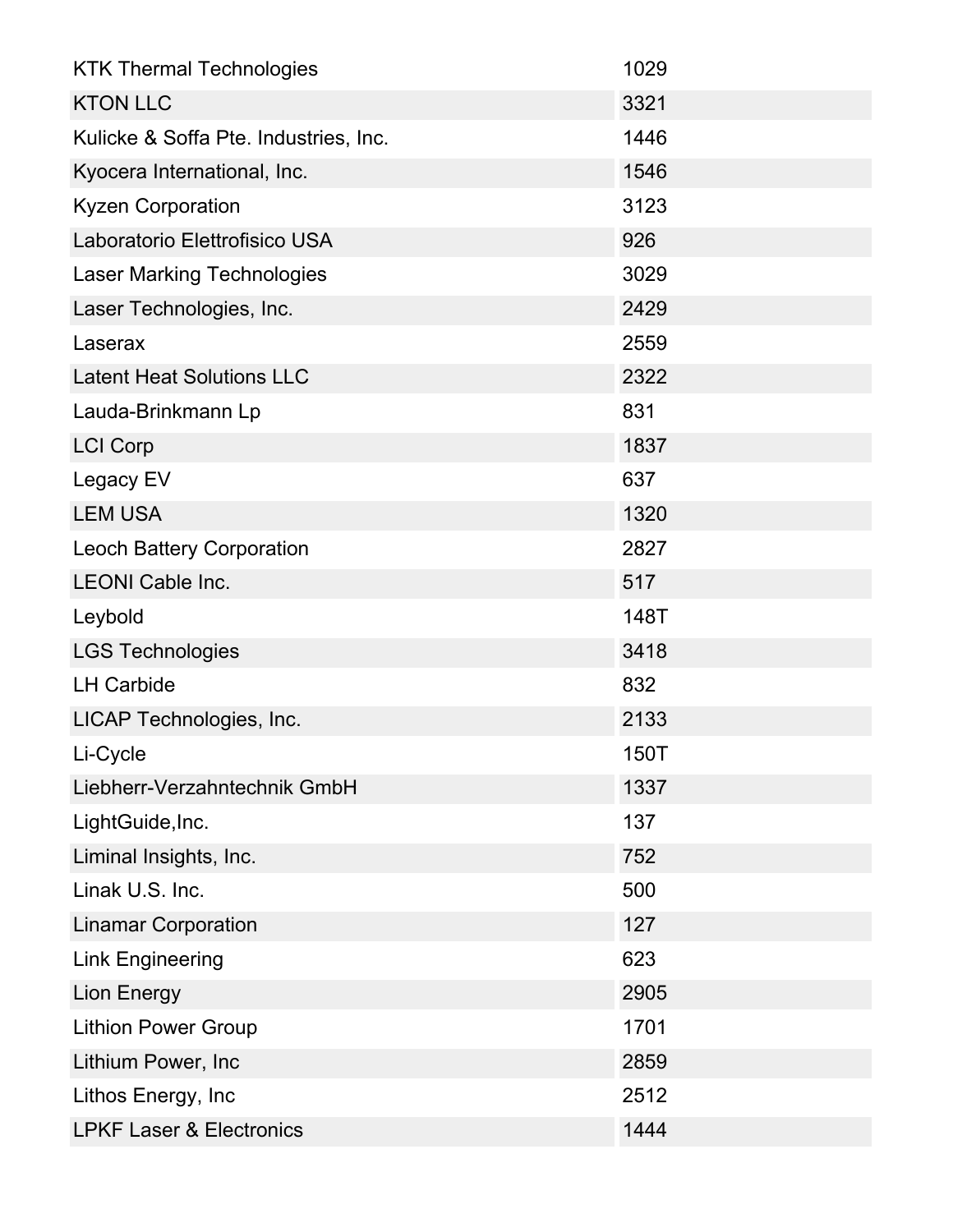| LS e-Mobility Solutions                    | 337  |
|--------------------------------------------|------|
| <b>Lubrizol Corporation</b>                | 3130 |
| Luxinar                                    | 1855 |
| LyondellBasell                             | 1454 |
| Lyten                                      | 952  |
| <b>MacArthur</b>                           | 455  |
| Maccor Inc.                                | 2811 |
| <b>MACtac</b>                              | 2432 |
| Magna Powertrain                           | 217  |
| Magnet-Physics Inc.-Polaris REM            | 510  |
| Mahlo America, Inc.                        | 2521 |
| Malico Inc.                                | 3107 |
| <b>Malvern Panalytical</b>                 | 2637 |
| Mann+Hummel USA Inc.                       | 1151 |
| Manz USA, Inc.                             | 1421 |
| Marelli                                    | 3213 |
| Marian, Inc.                               | 2222 |
| <b>Marposs Corporation</b>                 | 653  |
| <b>Marsilli North America</b>              | 811  |
| Maschinenfabrik Gustav Eirich GmbH & Co KG | 1533 |
| <b>MASTERFLUX by Tecumseh</b>              | 529  |
| Matcon Americas (IDEX MPT Incorporated)    | 2105 |
| Mathis USA, Inc.                           | 1744 |
| <b>Matthews International GmbH</b>         | 1527 |
| <b>MBraun Inc</b>                          | 2538 |
| <b>Megger Baker Instruments</b>            | 1146 |
| Mersen                                     | 1636 |
| <b>MES</b>                                 | 828  |
| Methode Electronics, Inc.                  | 2636 |
| <b>METTLER TOLEDO</b>                      | 3306 |
| <b>MG Chemicals</b>                        | 1048 |
| Miba eMobility GmbH                        | 2237 |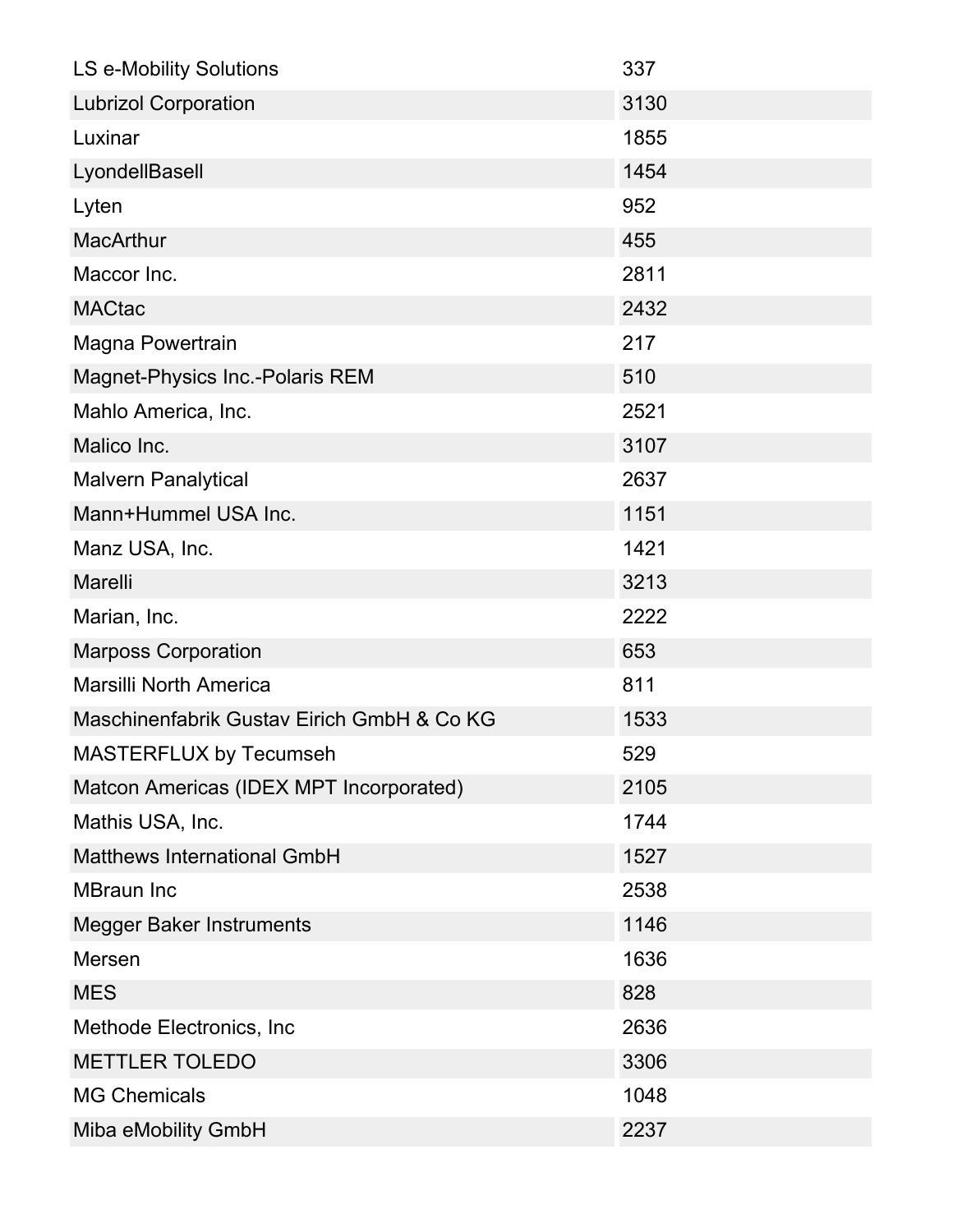| Micantis, Inc.                           | 3208 |
|------------------------------------------|------|
| Minviro                                  | 753  |
| Mitsubishi Chemical America, Inc.        | 1401 |
| Mitsui High-tec Inc.                     | 2123 |
| <b>Mitutoyo America Corporation</b>      | 2552 |
| <b>Mixaco USA LLC</b>                    | 3327 |
| <b>Moltec International</b>              | 154T |
| <b>Momentive Performance Materials</b>   | 2528 |
| montratec GmbH                           | 117  |
| <b>Morgan Advanced Materials</b>         | 2723 |
| <b>MORRELL GROUP</b>                     | 1253 |
| <b>Motor Diagnostic Systems</b>          | 1254 |
| MotorCADD LLC                            | 816  |
| Mountz Inc.                              | 650  |
| Movicom Inc.                             | 3126 |
| <b>MPP</b>                               | 705  |
| MTS North America, Inc.                  | 1149 |
| <b>Mueller</b>                           | 3427 |
| Muller-BBM VibroAkustik Systeme Inc.     | 610  |
| <b>Mustang Advanced Engineering</b>      | 439  |
| <b>Nabaltec AG</b>                       | 3127 |
| <b>NAC Semi</b>                          | 1321 |
| <b>Nagase America Corporation</b>        | 1228 |
| <b>Nanoramic Laboratories</b>            | 849  |
| Nanoscience Instruments, Inc.            | 3315 |
| <b>National Instruments Corporation</b>  | 3100 |
| <b>Navistar Next eMobility Solutions</b> | 1727 |
| <b>NEBA</b>                              | 2648 |
| Neenjas Electric                         | 748  |
| Nefab Packaging Inc                      | 1017 |
| <b>NeoGraf Solutions, LLC.</b>           | 2412 |
| NetPower Technologies, Inc.              | 622  |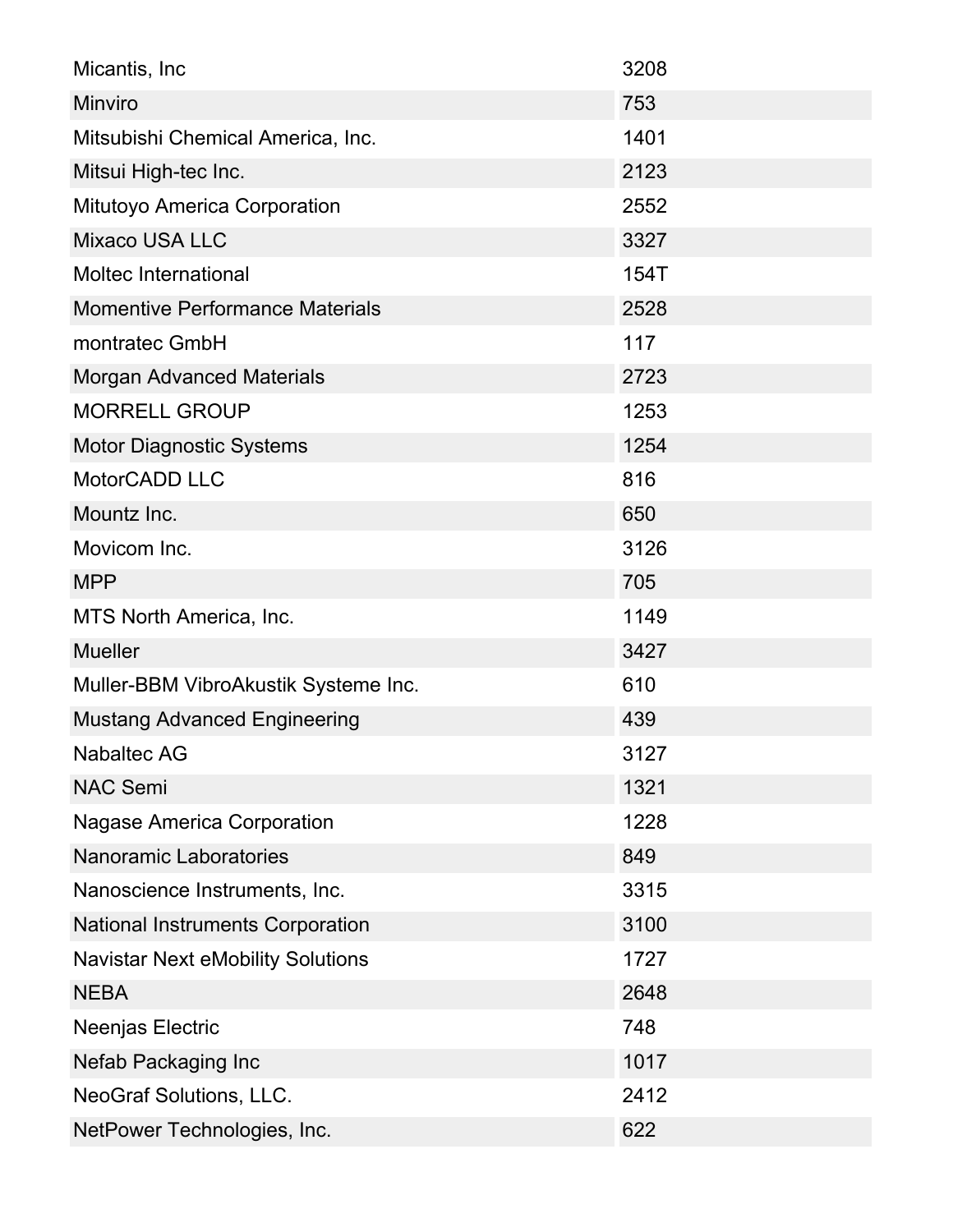| NETZSCH Premier Technologies, LLC.                | 2755 |
|---------------------------------------------------|------|
| <b>Neu Dynamics Corporation</b>                   | 1153 |
| <b>NEUMAN &amp; ESSER Process Technology GmbH</b> | 1338 |
| <b>New Eagle Consulting LLC</b>                   | 916  |
| <b>New England Wire Technologies</b>              | 822  |
| New Era Converting Machinery, Inc                 | 3129 |
| <b>NH Research</b>                                | 2317 |
| <b>NHK International Corporation</b>              | 3220 |
| <b>Nidec Motor Corporation</b>                    | 227  |
| Nikon Metrology Inc.                              | 2229 |
| <b>NITTO SEIKO AMERICA</b>                        | 2245 |
| nLIGHT                                            | 3223 |
| NN, Inc.                                          | 511  |
| Nolato Silikonteknik AB                           | 3313 |
| Nol-Tec Systems Inc.                              | 2337 |
| Nordson                                           | 1545 |
| Noritake Co., Inc.                                | 3324 |
| North Alabama Industrial Development Association  | 2930 |
| Nott Company                                      | 1249 |
| Nouveau Monde Graphite                            | 1629 |
| <b>Novagard Solutions</b>                         | 1845 |
| Novonix Battery Technology Solutions Inc          | 2146 |
| <b>NSL Analytical Services, Inc.</b>              | 847  |
| <b>NYE Lubricants</b>                             | 717  |
| <b>Oberg Medical</b>                              | 1126 |
| Ocsial                                            | 1920 |
| Odawara Automation Inc.                           | 701  |
| ODU-USA Inc.                                      | 2928 |
| Oerlikon Friction Systems (US) Inc                | 3311 |
| Oetiker Inc.                                      | 327  |
| Okaya (U.S.A.), INC.                              | 852  |
| <b>Oklahoma Department of Commerce</b>            | 345  |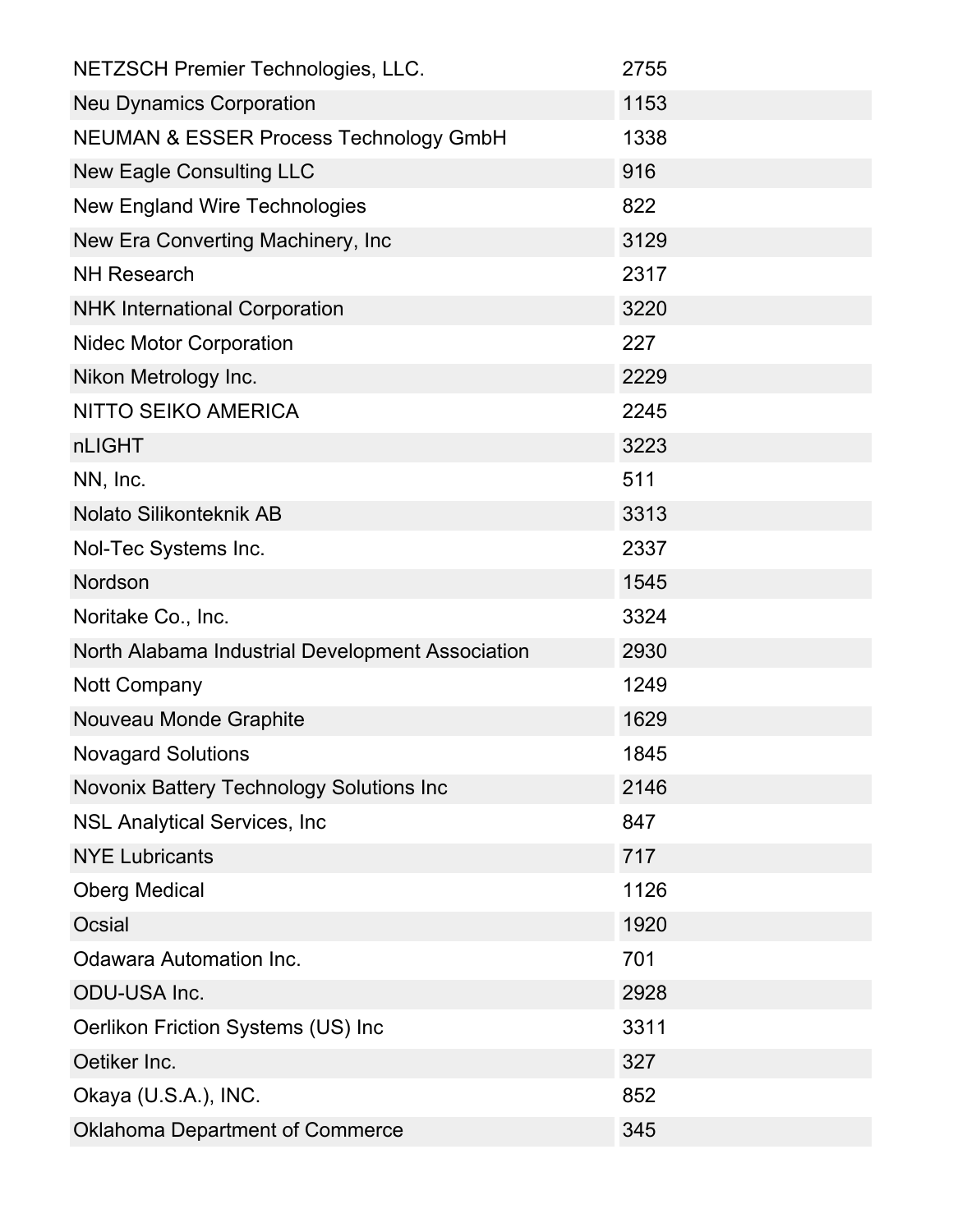| <b>Omni Powertrain Technologies</b>         | 911  |
|---------------------------------------------|------|
| Open Tech Forum                             | 1362 |
| <b>ORBIS Corporation</b>                    | 427  |
| <b>Orion Engineered Carbons</b>             | 1722 |
| <b>OTTO FUCHS KG</b>                        | 1327 |
| <b>OTTOMOTIVE</b>                           | 2854 |
| Our Next Energy, Inc.                       | 2205 |
| Packaging and Crating Technologies, LLC.    | 3325 |
| Pak-Lite, Inc.                              | 1130 |
| <b>Pall Corporation</b>                     | 3204 |
| ParkerLord                                  | 1301 |
| <b>PEC North America Inc.</b>               | 2005 |
| Penn United Technologies, Inc.              | 1627 |
| Pepin Manufacturing, Inc.                   | 123  |
| Perfection Spring & Stamping Corp.          | 3320 |
| <b>Permabond Engineering Adhesives</b>      | 1820 |
| <b>PFC Flexible Circuits</b>                | 351  |
| <b>Pfeiffer Vacuum</b>                      | 2136 |
| <b>Phihong USA</b>                          | 601  |
| <b>Philatron Wire and Cable</b>             | 407  |
| Phoenix Contact USA, Inc.                   | 1316 |
| <b>Phoenix Laser Solutions</b>              | 745  |
| <b>Photon Automation</b>                    | 2728 |
| Pickering Interfaces, Inc.                  | 1822 |
| <b>Planar Motor Inc</b>                     | 3211 |
| Plasmatreat North America Inc.              | 1445 |
| <b>Plastic Components, Inc.</b>             | 826  |
| PolyFlex Products, Inc.                     | 850  |
| <b>Powerland Technology/Greenwatt Power</b> | 2144 |
| <b>PPG</b>                                  | 1821 |
| <b>PPST Solutions</b>                       | 2826 |
| <b>Precision Converting</b>                 | 1945 |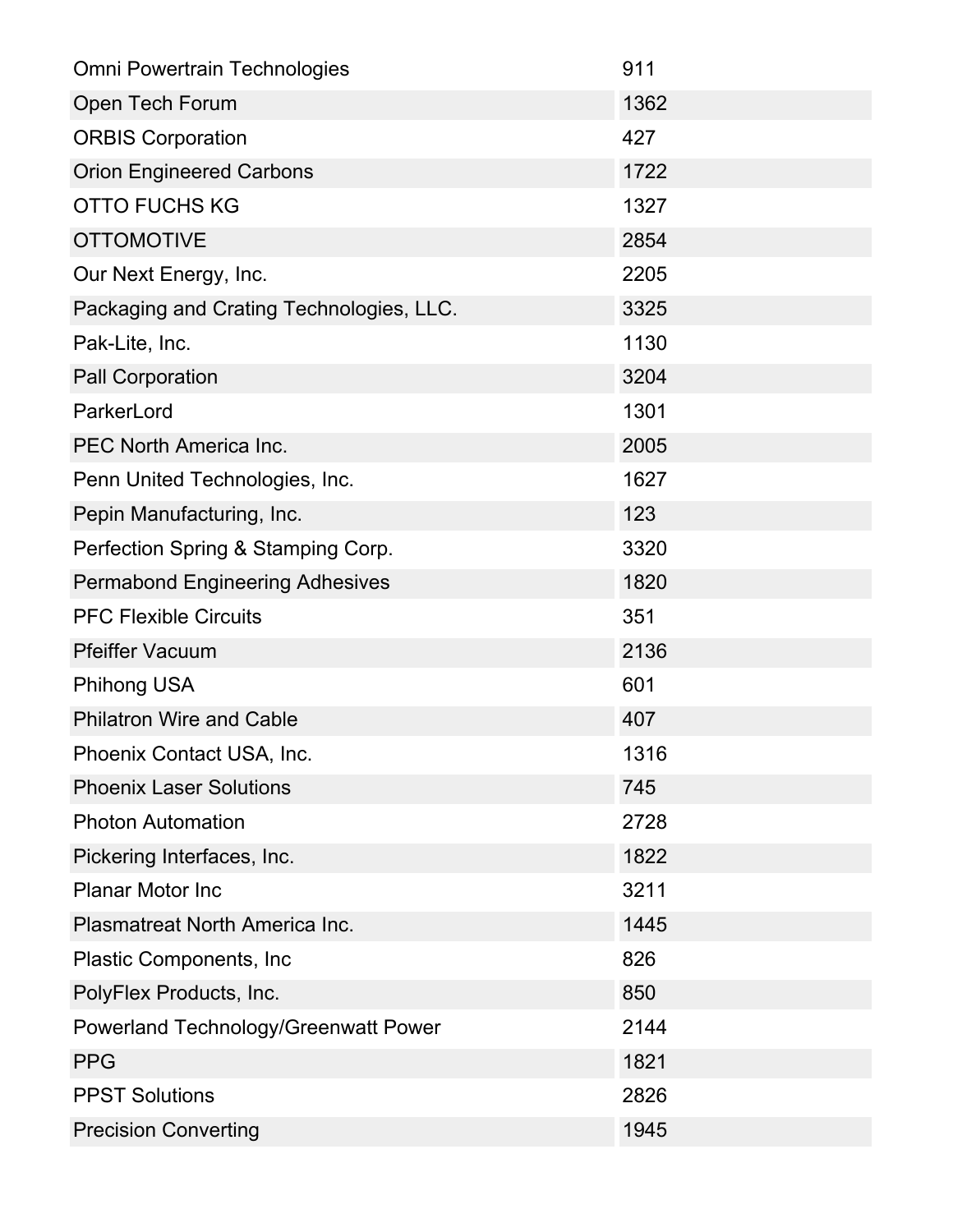| <b>Precision Roll Grinders Inc.</b>          | 553  |
|----------------------------------------------|------|
| Precitec Inc.                                | 452  |
| Preco, LLC                                   | 1417 |
| <b>Promark Electronics</b>                   | 1705 |
| Promat                                       | 2645 |
| Promess Incorporated                         | 416  |
| <b>Protavic America</b>                      | 2227 |
| <b>PVA</b>                                   | 2256 |
| Qnovo                                        | 2758 |
| <b>Qualmax Inc</b>                           | 1829 |
| Québec Government Office in Chicago          | 1753 |
| <b>Quintus Technologies</b>                  | 2259 |
| RAMPF Group, Inc.                            | 2017 |
| rate industrial automation, LLC              | 3412 |
| <b>Ratnik Snowmaking</b>                     | 1948 |
| RCO Engineering, Inc.                        | 1628 |
| <b>Reliance Lithium Werks</b>                | 2153 |
| <b>Resodyn Acoustic MIxers</b>               | 1617 |
| Retriev Technologies, Inc.                   | 2431 |
| <b>Rhombus Energy Solutions</b>              | 1145 |
| <b>Riedhammer GmbH</b>                       | 1430 |
| <b>Rigaku Corporation</b>                    | 720  |
| Rinco Ultrasonics/Forward Technology         | 2421 |
| <b>Rincon Power, LLC</b>                     | 1159 |
| Robin Industries, Inc.                       | 2036 |
| <b>Rogers Corporation</b>                    | 2516 |
| <b>ROPEX Industrie-Elektronik GmbH</b>       | 3314 |
| Rosenberger Hochfrequenztechnik GmbH & Co.KG | 2046 |
| <b>Royal Power Solutions</b>                 | 2936 |
| <b>Rubadue Wire</b>                          | 1218 |
| <b>Russells Technical Products</b>           | 2249 |
| Rutronik Inc.                                | 2313 |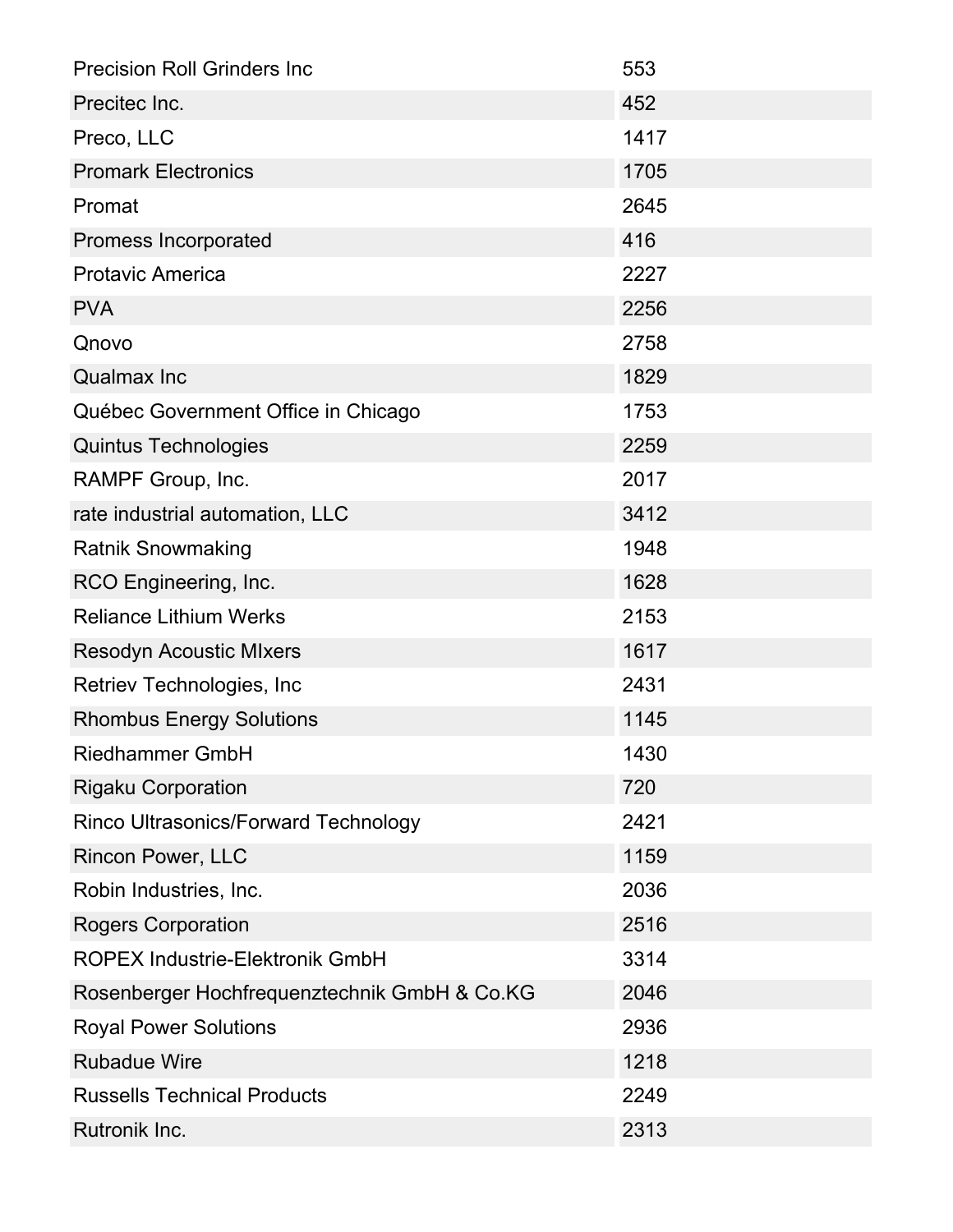| Ryeco                                  | 2948      |
|----------------------------------------|-----------|
| Ryerson                                | 205       |
| <b>SABIC</b>                           | 2211      |
| <b>Saint-Gobain Tape Solutions</b>     | 2111      |
| <b>SAMES KREMLIN</b>                   | 2833      |
| <b>Samtec USA</b>                      | 1726      |
| <b>SCANTECH</b>                        | 2926      |
| <b>Schaltbau North America</b>         | 2639      |
| <b>Schenck Process LLC</b>             | 2851      |
| <b>Schenk Vision</b>                   | 1450      |
| Schlenk Metallfolien GmbH & Co. KG     | 2138      |
| Schmalz, Inc.                          | 2937      |
| <b>SCHUNK</b>                          | 2426      |
| <b>Schunk Sonosystems NA</b>           | 901       |
| <b>SCHURTER Electronic Components</b>  | 721       |
| <b>Scientific Climate Systems</b>      | 2810      |
| <b>SCN - Search Consulting Network</b> | 142T      |
| Seal Methods, Inc.                     | 2416      |
| Seica                                  | 2321      |
| Sekisui Polymatech America             | 1026      |
| Semikron Inc.                          | 2527      |
| Senior Flexonics Corp.                 | 3422      |
| Sensata Technologies                   | 2817      |
| <b>Sentek Instrument LLC</b>           | 750       |
| <b>SFA Engineering Corp.</b>           | 237       |
| <b>Shallco</b>                         | 2132      |
| Shanghai PYTES Energy Co., Ltd.        | 201, 2556 |
| <b>Shawcor</b>                         | 929       |
| Sheldahl Flexible Technologies, Inc.   | 2838      |
| <b>Shibaura Electronics of America</b> | 1345      |
| <b>Shin-Etsu Microsi</b>               | 2233      |
| <b>Shin-Etsu Silicones of America</b>  | 1317      |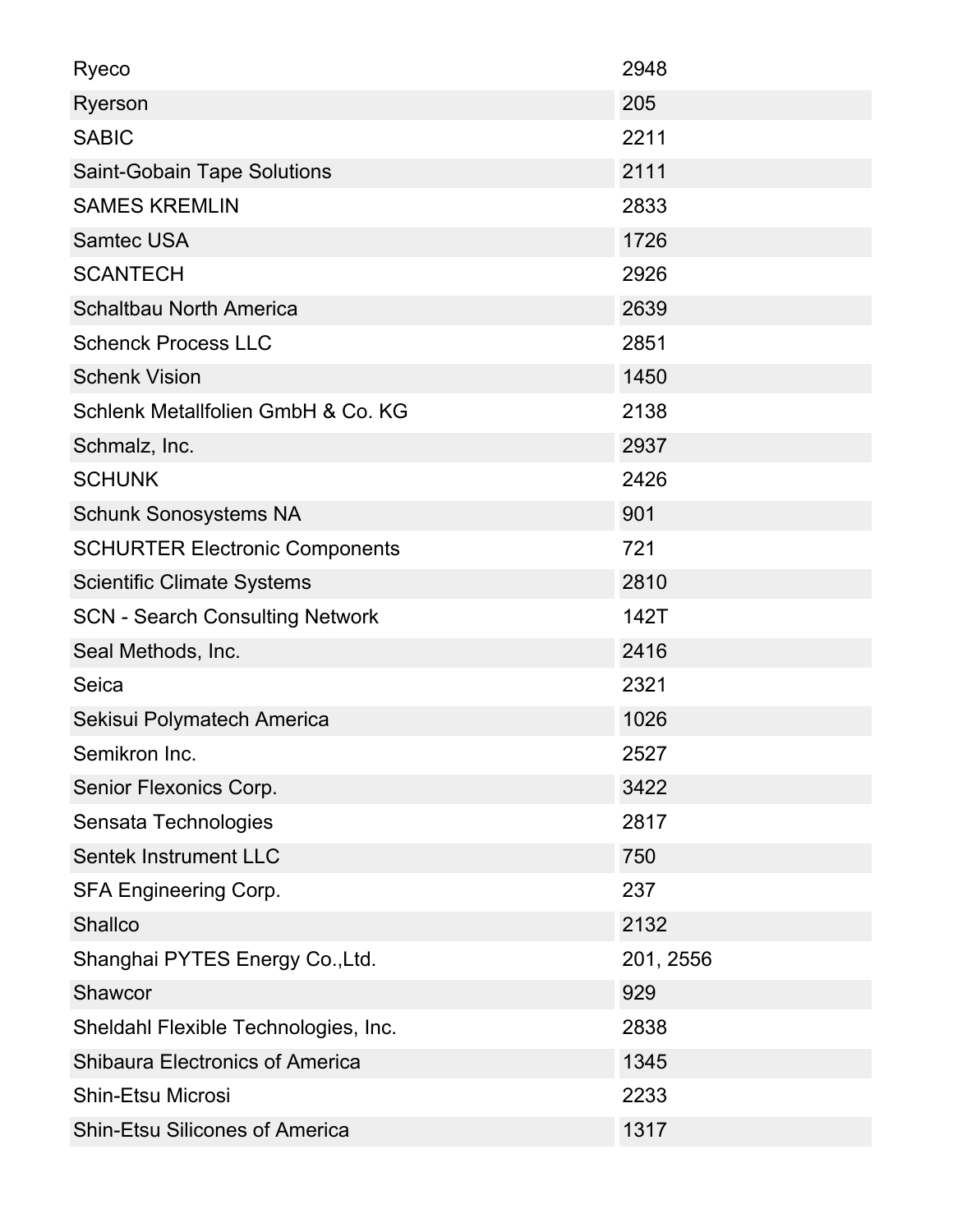| <b>SIBA FUSES</b>                       | 611  |
|-----------------------------------------|------|
| <b>SIC Marking USA Inc</b>              | 2130 |
| Signal.X Technologies LLC               | 730  |
| <b>Sika Corporation</b>                 | 145  |
| <b>Silicon Mobility</b>                 | 120  |
| Simerics, Inc.                          | 3109 |
| <b>SimScale</b>                         | 2058 |
| <b>Sion Power Corporation</b>           | 1950 |
| <b>SJM</b>                              | 3303 |
| <b>SMC Corporation of America</b>       | 2749 |
| <b>SME</b>                              | 3202 |
| Sogefi Air & Cooling USA, Inc.          | 3226 |
| <b>Solid Power Inc</b>                  | 3308 |
| <b>Song Chuan Precision Americas</b>    | 1100 |
| Sonics & Materials, Inc.                | 2616 |
| <b>Sonobond Ultrasonics</b>             | 1749 |
| Soteria Battery Innovation Group        | 2607 |
| Southwire Company LLC                   | 1120 |
| Sovema Group                            | 2201 |
| <b>Specialty Coating Systems Inc.</b>   | 733  |
| <b>Specialty Screw Corporation</b>      | 138T |
| <b>SPF AMERICA, LLC</b>                 | 2927 |
| <b>SPIROL</b>                           | 122  |
| Stafl Systems, LLC                      | 2517 |
| STÃ-GER AUTOMATION GmbH                 | 2053 |
| <b>Starline</b>                         | 632  |
| <b>Stat Peel AG</b>                     | 2044 |
| StateMix Ltd.                           | 2437 |
| <b>Sterling Battery LLC</b>             | 132T |
| <b>Storm Power Components</b>           | 3017 |
| <b>StorTronics</b>                      | 1916 |
| Strunk connect automated solutions GmbH | 1420 |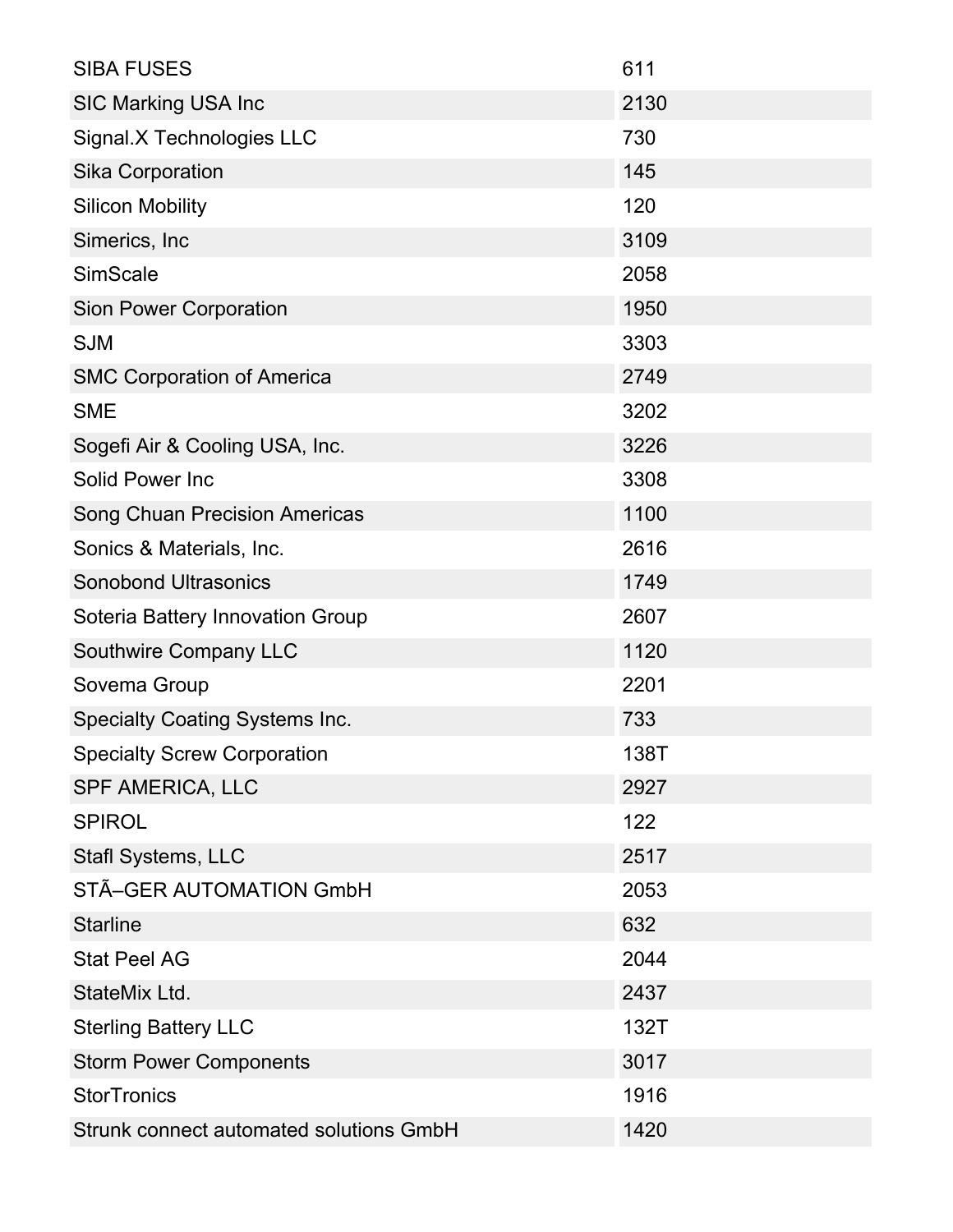| <b>STÜKEN North America</b>                  | 422  |
|----------------------------------------------|------|
| Sugino Corp.                                 | 2548 |
| <b>Sunstone Welders</b>                      | 2328 |
| <b>SUNTE New Energy Technology Co., Ltd.</b> | 3022 |
| <b>Susumu USA</b>                            | 1419 |
| <b>Synergeering Group</b>                    | 729  |
| Tailored Label Products, Inc.                | 1119 |
| TAIYO YUDEN (U.S.A.) INC.                    | 949  |
| <b>Talan Products</b>                        | 1645 |
| <b>TCLAD</b>                                 | 550  |
| <b>TDK Corporation of America</b>            | 716  |
| <b>TE Connectivity</b>                       | 505  |
| <b>Technotrans Inc</b>                       | 3425 |
| TECH-SONIC, Inc.                             | 2059 |
| <b>Tekscan Inc</b>                           | 629  |
| <b>Telsonic Solutions</b>                    | 1911 |
| <b>Tenney Environmental</b>                  | 3309 |
| <b>Ten-Nine Technologies</b>                 | 156T |
| Terzo Power Systems, LLC.                    | 621  |
| The Ultran Group, Inc                        | 2131 |
| Thermal Hazard Technology (THT)              | 2232 |
| <b>Thermo Fisher Scientific</b>              | 1811 |
| <b>Thermosleeve USA</b>                      | 530  |
| <b>Thermotron Industries</b>                 | 1816 |
| THIELMANN PORTINOX SPAIN                     | 1647 |
| <b>Thinky Usa</b>                            | 2836 |
| <b>ThreeBond International</b>               | 1711 |
| <b>Titan Advanced Energy Solutions</b>       | 2147 |
| <b>TLX Technologies</b>                      | 1020 |
| <b>Tooling Dynamics LLC</b>                  | 533  |
| <b>Toray Industries America</b>              | 936  |
| <b>TraceTronic GmbH</b>                      | 1528 |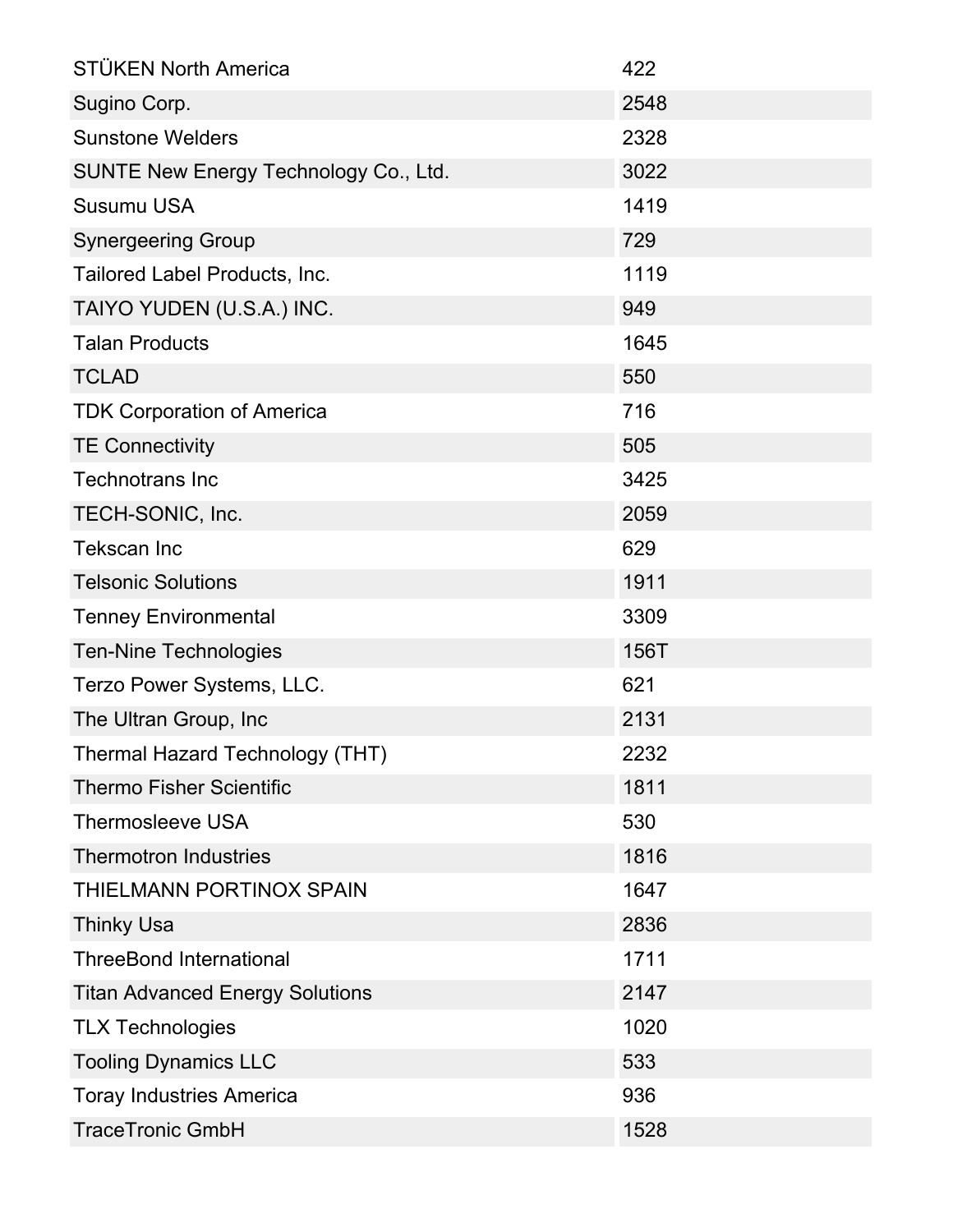| <b>TRAMEC SLOAN</b>                          | 2913 |
|----------------------------------------------|------|
| TranPak Inc.                                 | 2248 |
| <b>TRB Lightweight Structures Limited</b>    | 2655 |
| <b>Trelleborg Damping Solutions</b>          | 1129 |
| <b>TRION Battery Technologies Inc.</b>       | 2630 |
| <b>Trumpf Inc</b>                            | 1201 |
| TTI, Inc.                                    | 1416 |
| Turntide Technologies Inc.                   | 331  |
| <b>TWAICE GmbH</b>                           | 134T |
| <b>UFP Industrial</b>                        | 445  |
| Umicore                                      | 3021 |
| Unico, Inc                                   | 1005 |
| Uniglobe-Kisco Inc.                          | 2821 |
| United Mineral and Chemical Corp.            | 2736 |
| <b>United Resin Corp</b>                     | 2020 |
| <b>UniverCell</b>                            | 1432 |
| University of Michigan Battery Lab and (MC)2 | 2253 |
| <b>UTAC</b>                                  | 944  |
| Valley Grinding & Mfg                        | 3307 |
| Vanguard by Briggs & Stratton                | 1348 |
| Ventec International Group                   | 1045 |
| <b>Vernay Laboratories</b>                   | 2536 |
| <b>Versatile Power</b>                       | 833  |
| Vestwoods                                    | 1521 |
| <b>ViewTech Borescopes</b>                   | 955  |
| <b>Viking Plastics, Inc.</b>                 | 3125 |
| Viscom AG                                    | 1429 |
| ViscoTec America Inc.                        | 2722 |
| Vishay Intertechnology, Inc.                 | 2748 |
| <b>VisIC Technologies</b>                    | 3103 |
| <b>VITRONIC Dr.-Ing. Stein</b>               | 1237 |
| Volex Inc.                                   | 317  |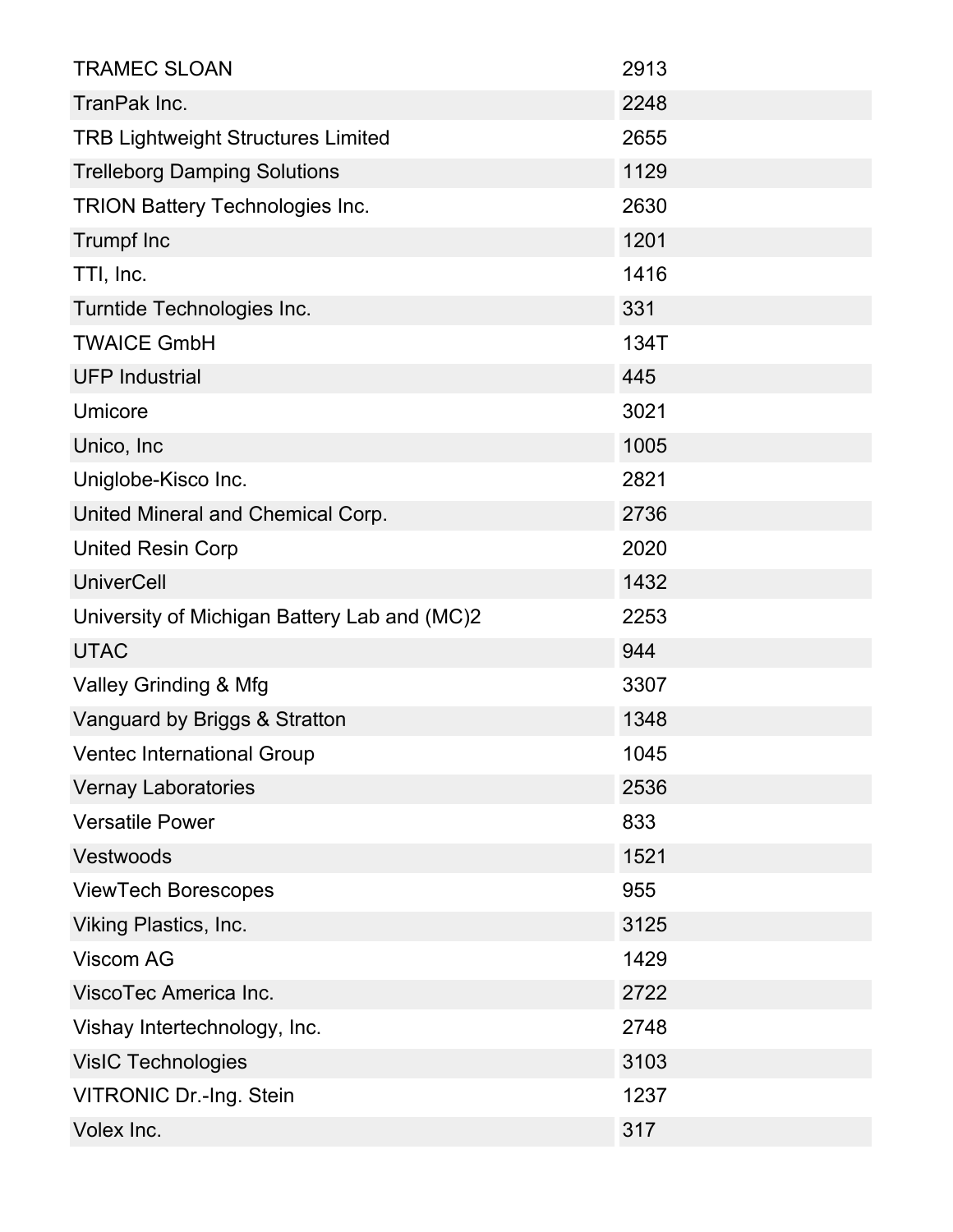| Voltaig                                 | 2617       |
|-----------------------------------------|------------|
| <b>Volts Energies</b>                   | 1951       |
| Von Roll USA, Inc.                      | 931        |
| VTE Inc.                                | 2520       |
| <b>Wacker Chemical Corporation</b>      | 2524       |
| <b>WAFIOS</b>                           | 1532       |
| Waton Inc.                              | 3302       |
| <b>Webasto Group</b>                    | 2717       |
| Weil Technology Gmb                     | 1336       |
| Weiss Technik North America, Inc.       | 2547       |
| Weiss-Aug Co. Inc.                      | 2531, 2549 |
| <b>Wells Engineered Products</b>        | 920        |
| <b>WEVO-CHEMIE GmbH</b>                 | 131        |
| <b>WEZAG Tools Inc</b>                  | 528        |
| Wiegel Tool Works, Inc.                 | 1116       |
| <b>Wieland-Werke AG</b>                 | 1222       |
| <b>Wildcat Discovery Technologies</b>   | 2326       |
| Winar Connection, Inc.                  | 2823       |
| <b>Wintriss Engineering Corporation</b> | 2831       |
| <b>Witzenmann USA LLC</b>               | 538        |
| WONIKPNE CO., LTD.                      | 1451       |
| <b>World Products Inc.</b>              | 727        |
| Wurth Electronics ICS, Inc.             | 2122       |
| <b>XALT Energy, LLC</b>                 | 1901       |
| <b>Xerotech Ltd</b>                     | 223        |
| Xiamen SET Electronics Co., Ltd.        | 1959       |
| Yaskawa America Inc.                    | 726        |
| <b>Yates Construction</b>               | 2246       |
| Yokogawa                                | 1232       |
| <b>Young Industries</b>                 | 555        |
| Yunsung F&C                             | 2359       |
| Zarges Inc.                             | 3026       |